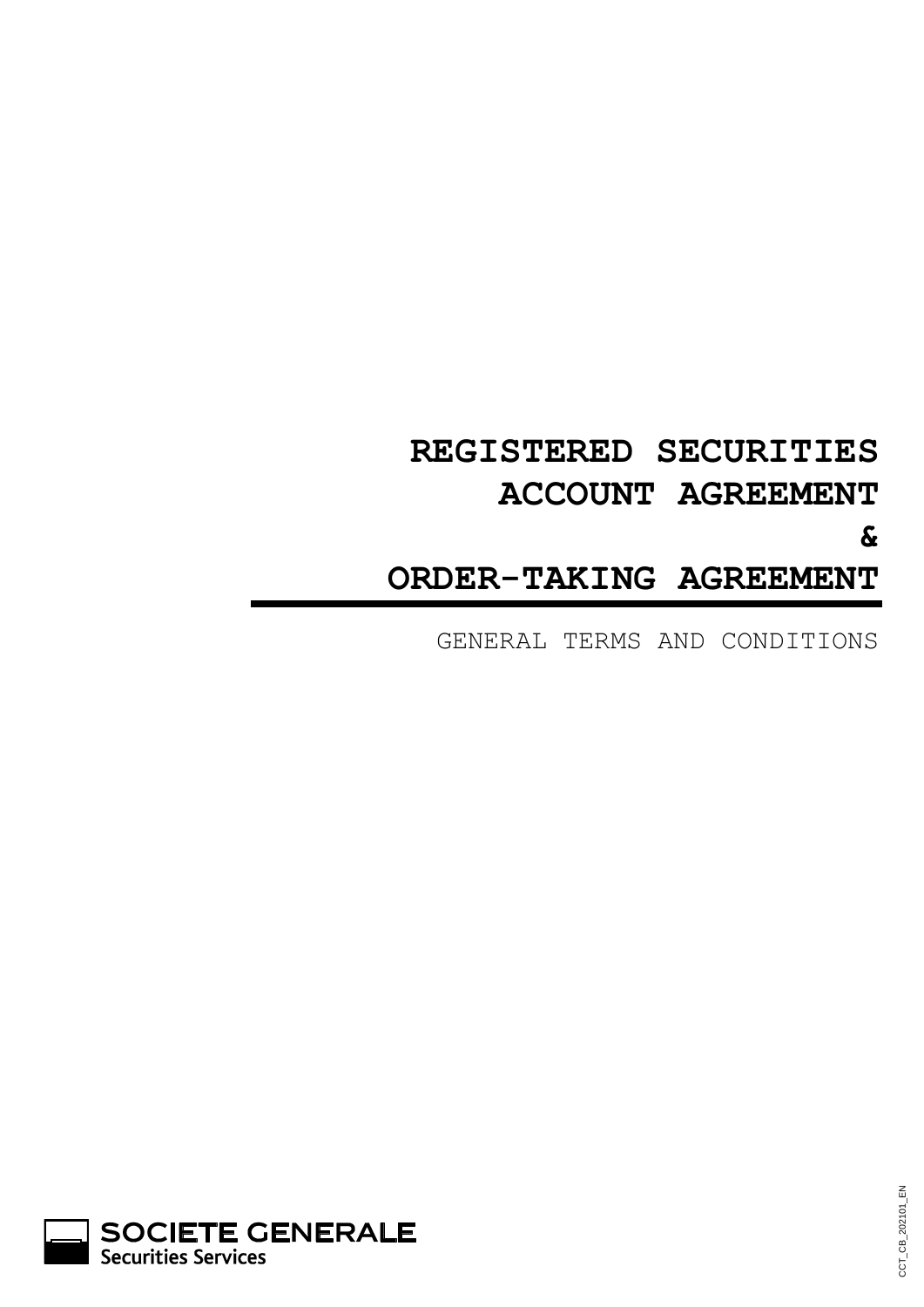## 1. PREAMBLE

This agreement, drawn up between the holder of financial securities registered in "pure registered" form and/or the beneficiary of an employee share ownership scheme (hereinafter the "Account Holder") and Societe Generale (hereinafter "SGSS"), is made up of these general terms and conditions, its appendices as well as a registration form.

It concerns the following instruments exclusively:

- financial securities held by the Account Holder in "pure registered" form when SGSS maintains the register by name on behalf of the issuing company;
- and, where applicable, the rights (share subscription or purchase options, allocation of bonus shares) and/or securities allocated by a company or acquired by the Account Holder as part of an employee share ownership plan administered by SGSS on behalf of this company.

For these financial instruments, SGSS provides custodian account keeper and stock market order receipt/transmission services to the Account Holder.

It should be specified that, in certain cases, the provisions of this agreement may not apply to securities issued by foreign (non-French) issuing companies or on the basis of foreign law.

The Account Holder who is a beneficiary of an employee share ownership scheme expressly acknowledges having been informed of the special terms of this plan and its impacts on the operation of the securities account (depending on the case: vesting period, mandatory holding period, applicable taxation, transmission of information or regulations through the employer, etc.). In the event of inconsistencies, the rules applicable to the employee share ownership plan take precedence over this agreement.

## 2. OPENING OF THE REGISTERED SECURITIES ACCOUNT

#### 2.1. GENERAL INFORMATION

The securities account is opened in the name of the Account Holder(s), whether natural person or legal entity, who must submit to SGSS the completed and signed registration form accompanied by the supporting documents requested in this form and recalled in appendix 2.

The securities account may be an individual account, a joint and several account, a split account (usufruct and reversionary-ownership), or a joint account. Appendix 3 defines the specific documents to be provided based on the type of securities account.

### 2.2. CAPACITY AND POWERS

The Account Holder must be a legally competent person or must be duly represented if incompetent.

Where the Account Holder is a legally incompetent person and according to the applicable system of<br>representation, the Account Holder or their the Account Holder or their representative will provide SGSS with a copy of the decision of the guardianship judge warranting the system of representation and allowing the account operation methods to be determined.

The securities account may also be opened in the name of a minor and operate under the signature of the legal representatives appointed when the account is opened. Note that legal representatives may not, without the prior authorisation of the guardianship judge, carry out an act relating to securities or financial instruments if the latter commits the minor's assets for the present or future by a material change in its content, a significant depreciation in its capital value or a lasting alteration of the minor's prerogatives. It is therefore up to the legal representatives, in view of their knowledge of the nature of their child's assets, to decide whether or not to seek prior authorisation from the quardianship judge.

The securities account can be opened and operated with the signature of one authorised agent appointed for this purpose by separate instrument.

If the Account Holder is a legal entity, the securities account may be opened and operated with the signature of the legal representative or a duly authorised person. According to its legal form, the legal entity Account Holder shall provide SGSS with all documents proving the powers of the representatives authorised to operate the securities account. These powers will become null and void should the legal entity Account Holder be subject to court-ordered administration or compulsory liquidation proceedings.

When the legal entity Account Holder is acting as an intermediary holding securities on behalf of a third party, it must specify this in the registration form and immediately inform SGSS of any change in its status.

### 2.3. ADDRESS, RESIDENCE FOR TAX PURPOSES, BANK ACCOUNT DETAILS AND SETTLEMENTS

Account Holders are informed that they must comply with the legal and regulatory obligations applicable thereto, particularly relating to taxation, whether their banking residence or domiciliation is in France or abroad. Account Holders undertake to immediately notify SGSS in the event of a change in contact information, address, banking domiciliation, or taxation situation and to provide the corresponding supporting documents, as set out in Appendix 2.

Note that as part of an employee share ownership plan, all or some of the settlement referred to hereinafter may be carried out through the employer, according to the arrangements made with the employer.

The sums corresponding to transactions recorded in the securities account (for example, sales of securities, dividends, etc.) are settled by bank transfer; consequently, the Account Holder must have a cash account open in their name and present to SGSS during the opening of the securities account:

- for cash accounts opened in France: bank details (RIB),
- for cash accounts opened outside France: a supporting document issued and stamped by the Account Holder's bank indicating the complete bank account details (IBAN, BBAN for example).

The settlement currency corresponds to that of the State of Account Holder's banking domiciliation, unless otherwise instructed or if SGSS is unable to manage a particular currency. The Account Holder will be informed if a foreign exchange transaction was necessary in order to carry out the settlement.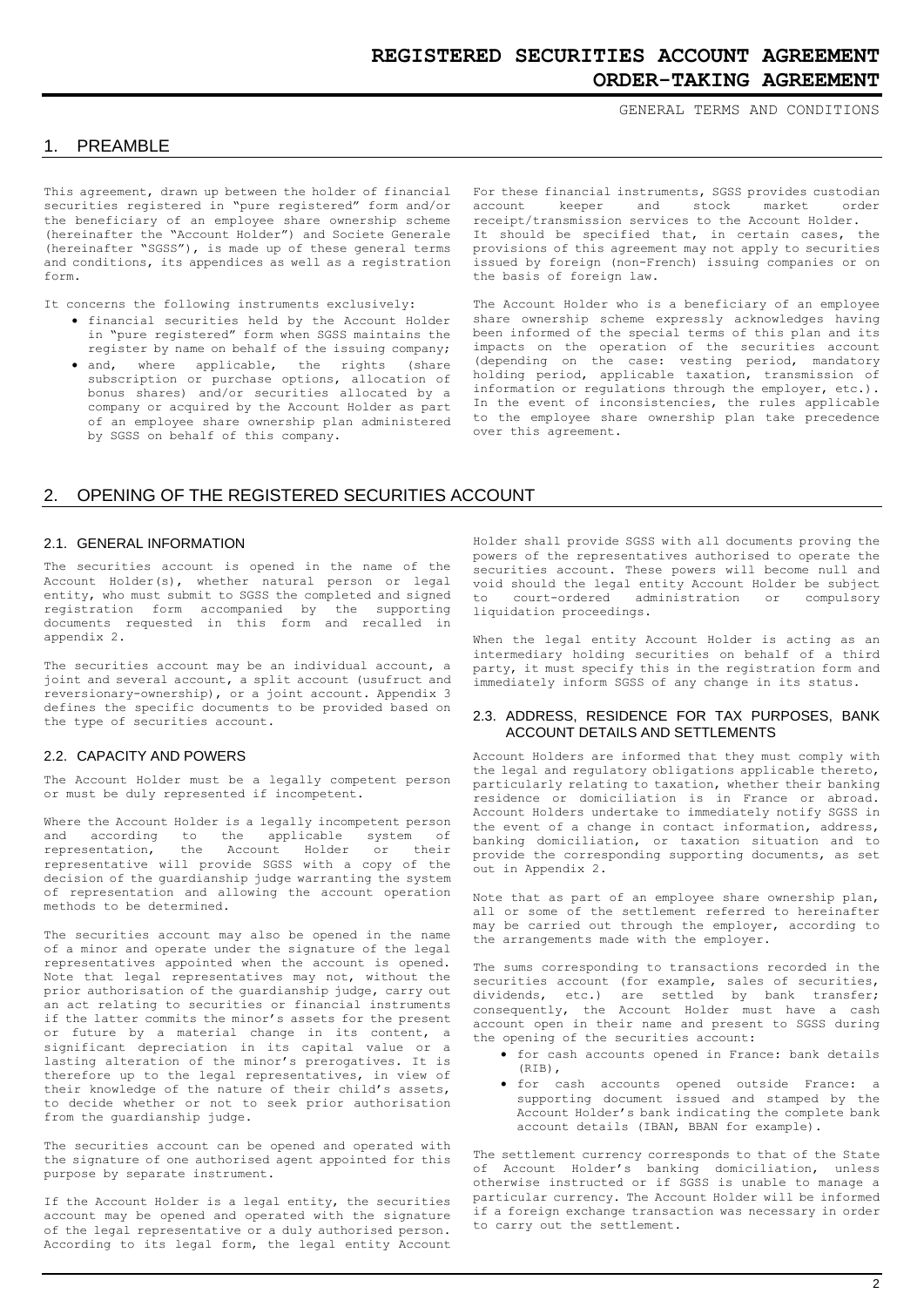In the event of a change in the cash account, the Account Holder undertakes to inform SGSS immediately and to submit the new complete bank account details.

SGSS cannot be held responsible for the consequences related to the Account Holder's failure to provide or update such information.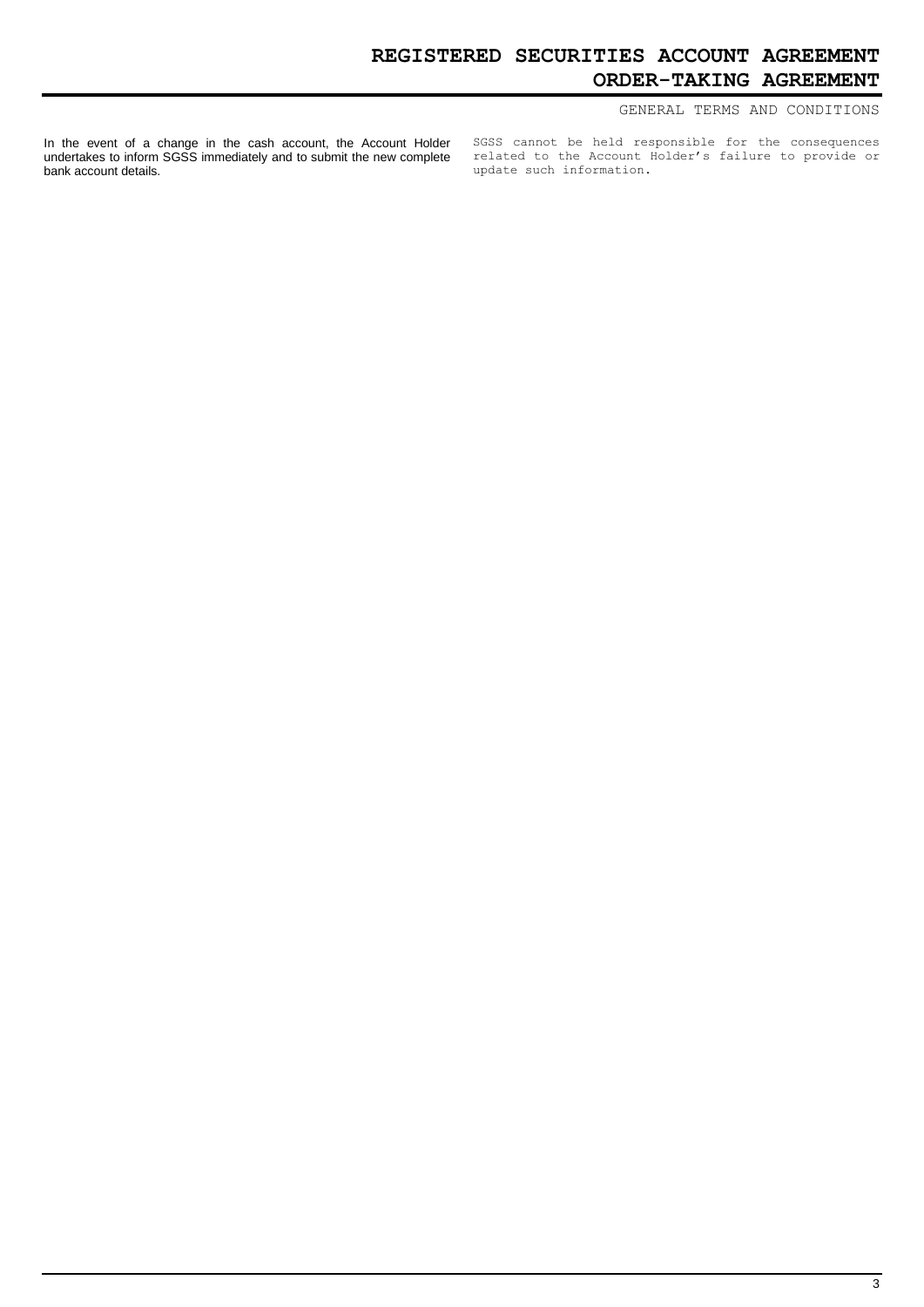GENERAL TERMS AND CONDITIONS

## 3. OPERATION OF THE REGISTERED SECURITIES ACCOUNT

#### 3.1. GENERAL INFORMATION

The securities account operates according to the provisions of the general regulations of the French financial markets authority (Autorité des Marchés Financiers). Securities registered in an account cannot be used by SGSS or a third party, unless agreed by the Account Holder.

According to the terms of its appointment as custodian account operator, SGSS undertakes to ensure the custody of securities recorded in the account and to meet the resulting administration obligations, mainly the payment of revenues, notification of the Account Holder about the events regarding the retained securities, and the processing of the Account Holder's instructions.

SGSS agrees to comply with rules relating to the circulation and safekeeping of securities as defined by the general regulations of the AMF and of the central securities depository.

The Account Holder has been informed and accepts that securities issued on the basis of foreign laws belonging to the Account Holder and recorded in the Account Holder's securities account are, if the applicable law permits it, held by an intermediary established abroad – where applicable, outside of the European Economic Area – in a global account opened in the name of SGSS or an intermediary and governed by local law.

SGSS acts with all the necessary competence, care, and diligence for the selection, appointment, and periodic examination of these intermediaries and the measures taken by them pertaining to the holding of securities. The Account Holder's rights on securities thus deposited abroad may differ depending on local regulations.

SGSS undertakes to compensate the Account Holder for any damage or harm directly resulting from a fault of one of these intermediaries.

The Account Holder declares that it accepts the risks resulting from how its Securities are held abroad.

In general, in the case of securities issued by a foreign (non-French) issuer or under foreign law, SGSS's liability is limited to its obligations as agent of the issuing company under French law, according to the terms of the contract between the issuing company and SGSS.

### 3.2. MODIFICATIONS

Any legislative or regulatory measure or any adoption of market rules modifying this agreement in whole or in part will apply as soon as they come into force.

Furthermore, in order to extend and improve the services offered, SGSS reserves the right to adapt or modify this agreement at any time.

The Account Holder will be informed by mail or electronically of the availability of the new agreement at least two months before its entry into force. If there is no termination at the end of this period, the continuation of the account relationship will imply acceptance of this new agreement.

### 3.3. PRICING

The pricing related to the provided services and the operation of the securities account is defined hereinafter.

In the event of a modification in pricing, the Account Holder will be informed by mail or electronically at least two months before it takes effect. At the end of this period, the continuation of the account relationship by the Account Holder will imply agreement to the application of the new pricing policy.

In addition, the Account Holder is hereby informed that any tax or levy incurred in connection with the operation of the securities account will be billed to the Account Holder and that the prices for the services and operations covered by this agreement, as well as the related taxes or levies, will be borne by the Account Holder and must be paid within the required time periods for the service or operation in question.

Any delay in settlement may result in the application, without prior notice, of penalties for delay equal to the minimum rate specified by law, i.e. three (3) times the legal interest rate.

#### *3.3.1. Management of the pure registered securities account*

The account is managed free of charge for the Account Holder (the issuing company shall bear the cost of management of the "pure registered" securities accounts).

### *3.3.2. Stock market and option exercise orders*

The pricing policy for stock market and option exercise orders is available on the SHARINBOX website [\(www.sharinbox.societegenerale.com,](http://www.sharinbox.societegenerale.com/) in the "pricing policy" section of the online space) or upon request to our departments (see article 19 "Account Holder Relations").

#### *3.3.3. Other specific operations and services*

For pricing applicable to the processing of other specific operations and services (donations, pledging, clawback, other), the Account Holder is invited to consult us beforehand (see article 19 "Account Holder Relations").

### 3.4. JOINT AND SEVERAL ACCOUNTS

The account operates with the signature of all the undivided co-owners or with the signature of a person having been granted power of attorney.

### 3.5. SPLIT ACCOUNT (USUFRUCT/REVERSIONARY OWNERSHIP)

The account operates with the signature of the usufructuaries and the reversionary owners according to the conditions set by the texts allocating each person's rights, or with the signature of a person having been granted power of attorney.

When a company offers its shareholders the option to receive dividends in the form of new shares, a notification with reply coupon is sent to the usufructuary. If the usufructuary decides to take up the offer, the new shares will be registered in full ownership in the usufructuary's name.

#### 3.6. JOINT ACCOUNT

The account operates with the signature of either of the co- Account Holders. Each Co-Account Holder may carry out on their own all acts of disposal on the securities registered in the joint account (purchase, sale, transfer, subscription, etc.).

Each of the Co-Account Holders may, at any time, terminate the joint account, the account then taking the form of a joint and several account governed under the conditions set out in 3.4.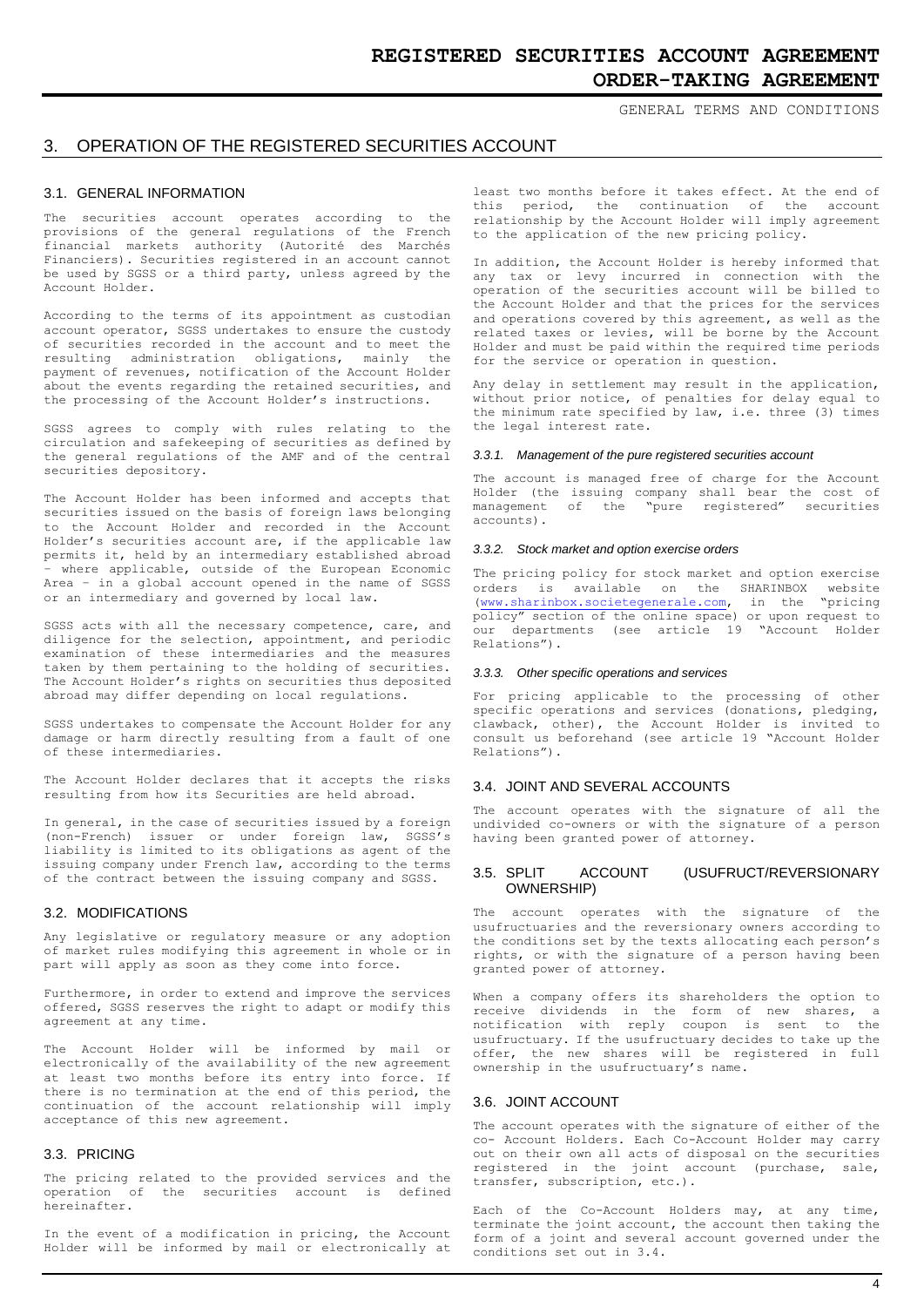The non-pecuniary rights attached to the securities (in particular the right to take part in and vote at shareholders' meetings, right of information and communication) are exercised by the Co-Account Holder designated contractually, or failing this, the first named in the name of the joint account.

The termination of the joint account by one of the Co-Account Holders or the death of one of them automatically results in the revocation of the the Co-Account Holders agree to cancel them.

contractual designation of the Co-Account Holder exercising the non-pecuniary rights. The Co-Account Holder who wishes to terminate the joint account shall notify SGSS and the other Co-Account Holder thereof by registered letter. Upon receipt of the registered letter by SGSS, the joint account shall only work on the joint signatures of the Co-Account Holders, pending the decision to allocate securities by mutual agreement by the Co-Account Holders. Orders transmitted but not yet executed on the date of termination remain valid unless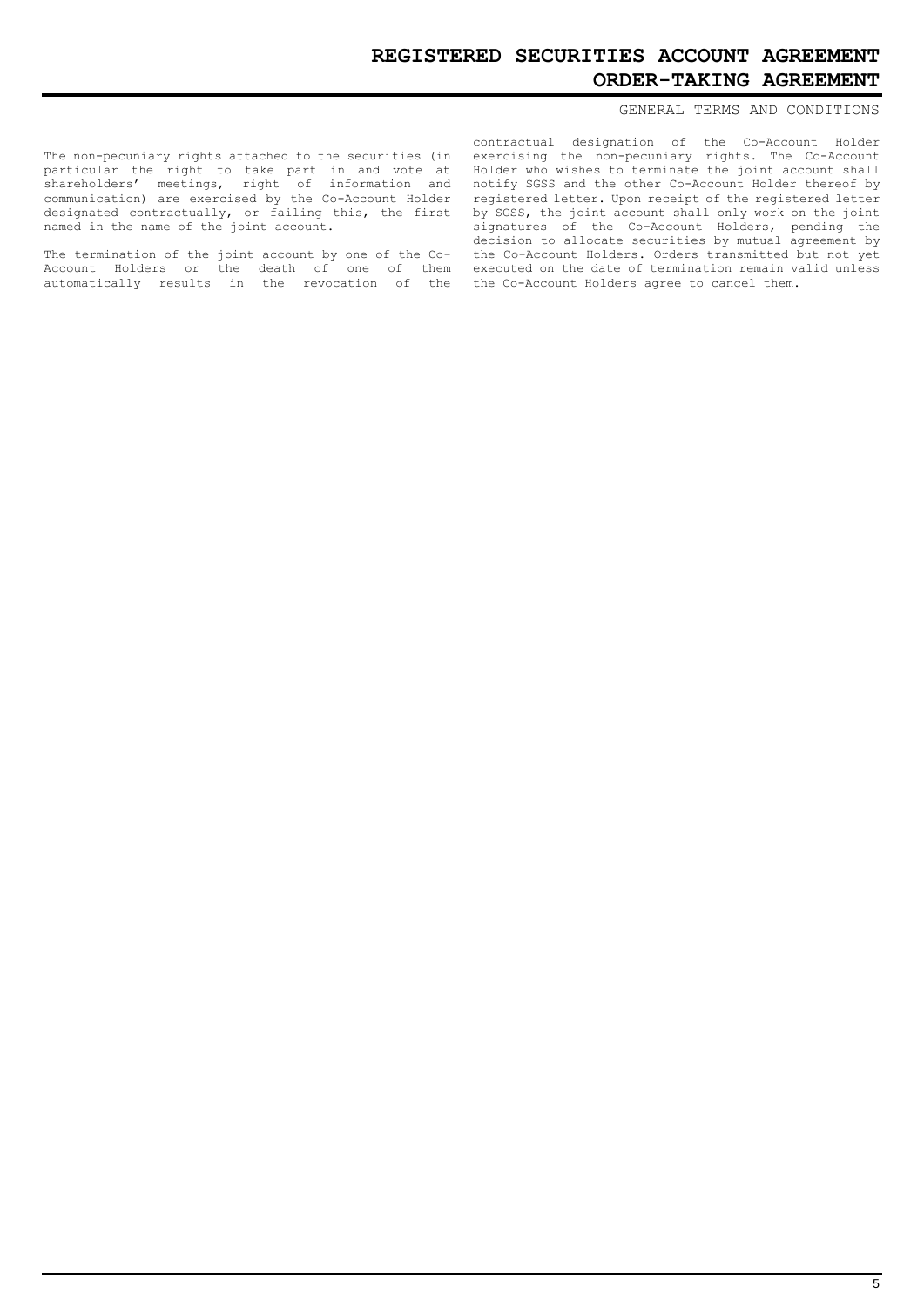## 4. ACCESS TO ONLINE AND TELEPHONE SERVICES

SGSS has established remote services by internet and telephone. Access to them and their main terms and features are outlined below.

These terms and features can be scalable based on the issuing company's choices.

## 4.1. LOGIN PROCEDURES

When the securities account is opened, an access code and a temporary password are provided by SGSS to the Account Holder enabling them to log in to the SHARINBOX website at [www.sharinbox.societegenerale.com.](http://www.sharinbox.societegenerale.com/)

When first logging onto the SHARINBOX website, the Account Holder must activate their account. To this end, the Account Holder will be asked to enter an e-mail address, and as a security measure, to change their password. The Account Holder will then be redirected to an additional authentication page ("Additional Authentication") requiring the use of a valid telephone number or a mobile app that can be downloaded to their telephone. Additional Authentication must be carried out within a certain period of time, failing which the Account Holder must request that the NOMILIA interactive voice server be reset. The Account Holder may refer to the login guide for more information on login procedures*.*

In subsequent logins, the Account Holder will have to enter the e-mail address provided and their password. SGSS draws the Account Holder's attention to the fact that, in the event of a login on a device other than the device usually used (PC, smartphone or tablet), they will be asked to reconfirm their Additional Authentication.

access the NOMILIA interactive voice server accessible via the number +33 (0)2 51 85 67 89 (standardrate number billed according to the carrier contract and the call's country of origin), and all its features, the Account Holder must generate an authentication code via the "Contact us" section of the SHARINBOX website. Otherwise, access to the services of the NOMILIA voice server will be limited, and in particular the Account Holder will be unable to place stock market orders or exercise stock options.

These services are available in several languages and accessible 24/7.

The login and authentication information mentioned above is confidential. The Account Holder is solely responsible for the safekeeping and use of this information as well as all consequences resulting from an error in transmission or manipulation of the service by internet or telephone, or a third party knowing it.

For security reasons, the Account Holder's access to the SHAREINBOX website will be blocked if incorrect login information is entered too many times.

In the event that the login information is forgotten or lost, or if access is blocked, the Account Holder is invited to read the procedures for resetting their login information on the SHARINBOX website. SGSS draws the Account Holder's attention to the fact that, in certain cases, this login information will be sent by post. The Account Holder acknowledges that SGSS is not responsible for delays in delivery of the mail in question.

In the event of a change in the telephone number entered during first login or a change of mobile phone, the Account Holder must request a reset of the Additional Authentication by contacting the NOMILIA voice server.

## 4.2. EQUIPMENT NECESSARY FOR USING ONLINE AND TELEPHONE SERVICES

Use of the service:

- by internet requires a computer able to connect to the internet;
- by telephone requires a telephone with a star key  $(\star)$ .

Account Holders are personally responsible for the proper operation of their equipment as well as the necessary subscriptions for using the internet and telephone. SGSS will not be responsible in the event of interruption of the services related to a failure of the Account Holder's communication resources or equipment.

### 4.3. FEATURES OF THE ONLINE SERVICE

This service allows Account Holders to have access to the following functions:

- update personal information,
- consult the securities account and/or rights in order to review account activity and the balance of holdings,
- send and receive messages to or from SGSS or the issuing company,
- download all administrative and account management documents,
- consult the type of voting rights (single or double) attached to the securities held and any changes in these voting rights,
- run simulations of the exercise of options,
- where applicable, the transmission of stock market orders, the exercise of options or instructions on corporate actions,
- and, if it is applicable, consult the characteristics of the employee share ownership plan.

Access to the functions of the service via internet may be restricted for accounts with special operating terms, namely: accounts of legally protected or represented persons, joint-ownership accounts and split accounts (usufruct and reversionary ownership).

## 4.4. FEATURES OF THE TELEPHONE SERVICE

This service allows Account Holders to have access to the following functions:

- contact an operator, Monday to Friday between the times stated on the SHARINBOX website, to obtain information,
- consult account activity and the balance of the securities account and/or rights,
- listen to messages from the issuing company,
- where applicable, transmit stock market orders only in French or English,
- and, if it is applicable, consult the characteristics of the employee share ownership plan.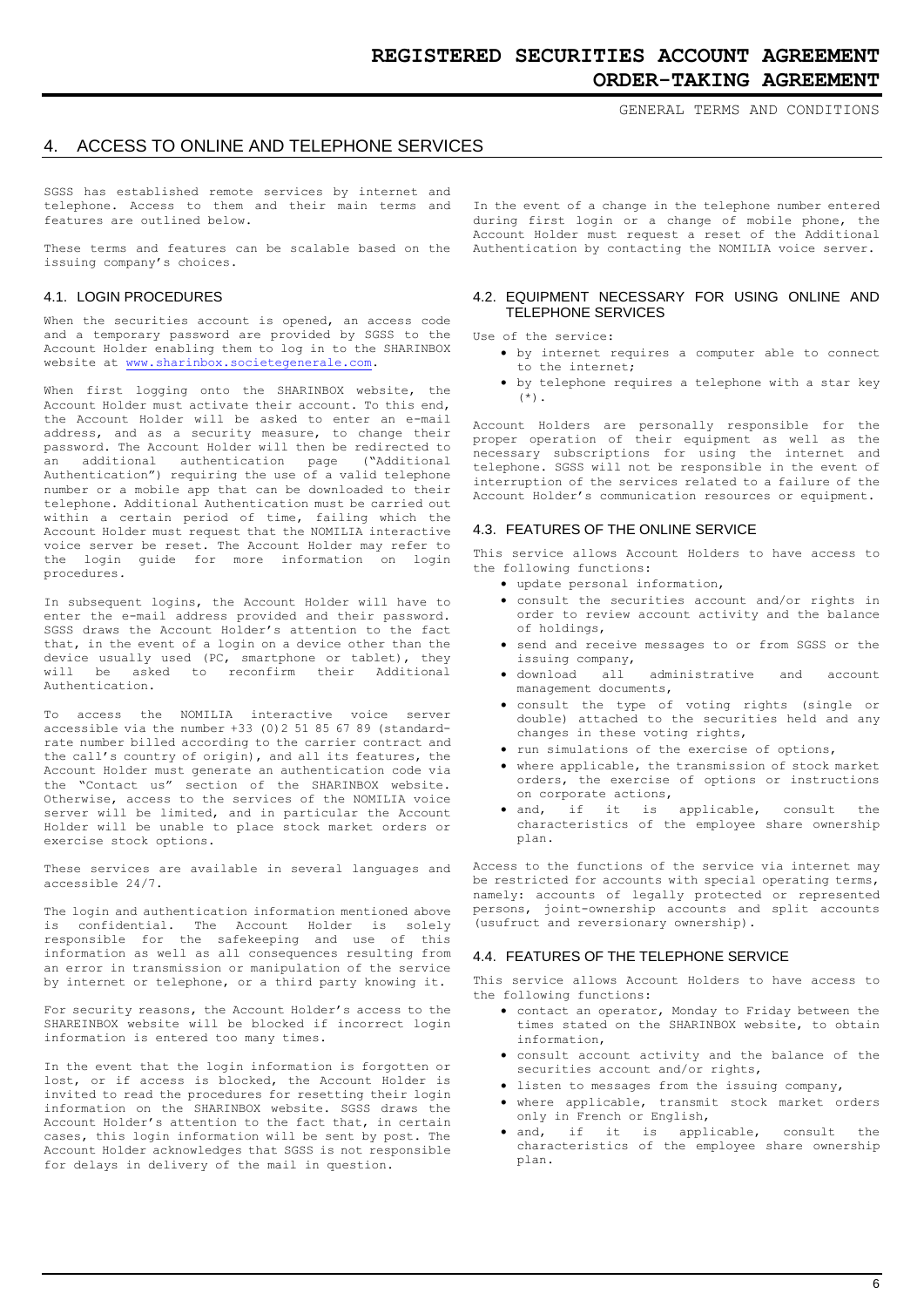GENERAL TERMS AND CONDITIONS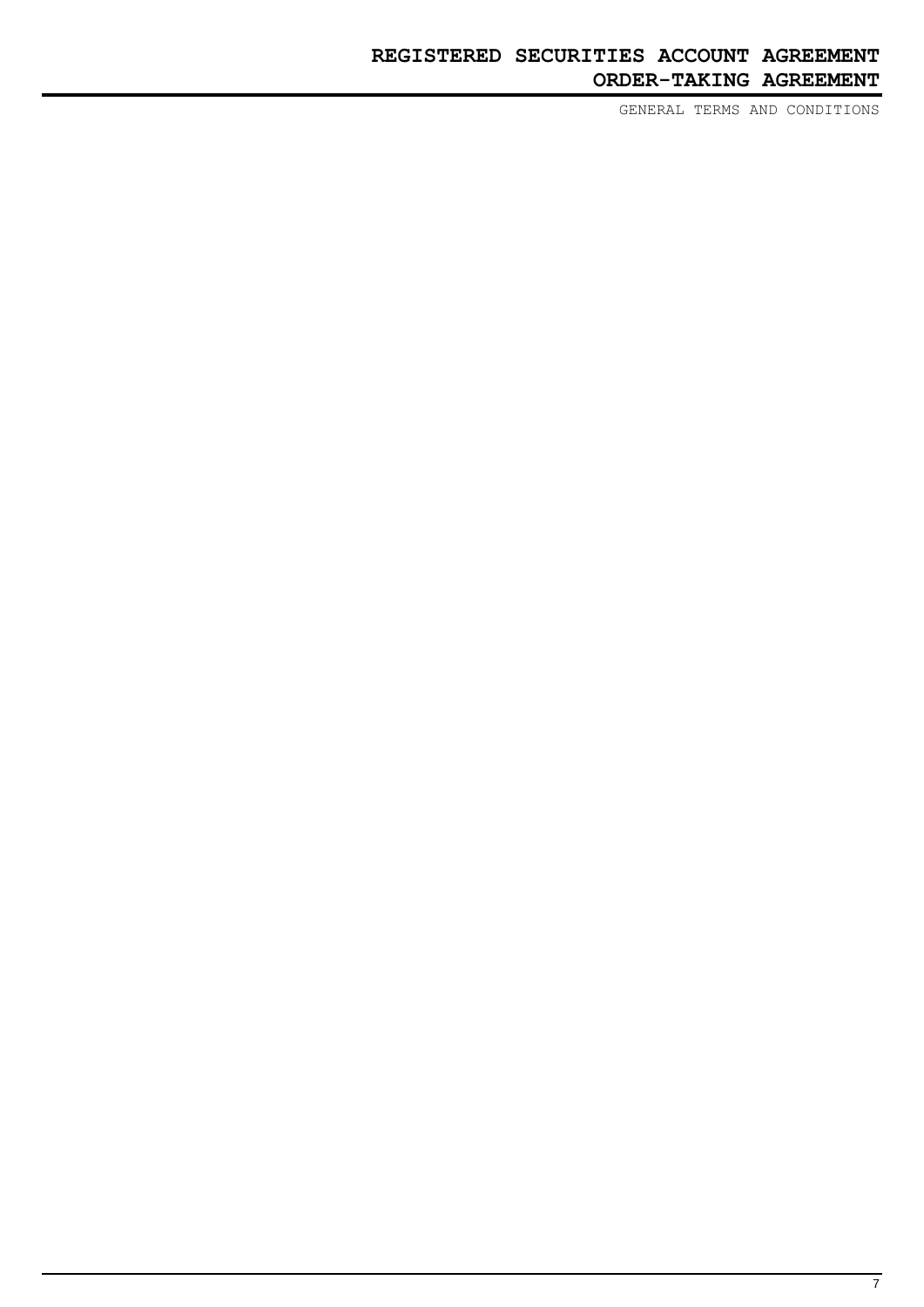GENERAL TERMS AND CONDITIONS

## 5. TERMS AND CONDITIONS FOR TRANSMITTING STOCK MARKET AND OPTION EXERCISE ORDERS

**DISCLAIMER: In accordance with the regulatory requirements on combating money laundering and the financing of terrorism and international sanctions and embargoes, for any stock market order and the exercise of options, the Account Holder must have completed and signed their identity and domicile data and have returned the proof of identity and/or domicile requested by SGSS, as well as the signed and completed registration form for these General Terms and Conditions. Failing this, SGSS reserves the right to suspend the processing of a transaction.**

### 5.1. GENERAL INFORMATION

#### *5.1.1. Notice regarding risks*

The Account Holder is aware of the rapid, random fluctuations that could occur on certain markets. The Account Holder accepts the risk related to these fluctuations and acknowledges being solely responsible for investment and speculation operations that the Account Holder initiates on financial markets.

SGSS warns the Account Holder about the risk of fluctuation in prices that the execution of an order of a large amount could entail based on the liquidity of the market in question.

#### *5.1.2. Establishment of a hedge*

Orders are transmitted exclusively in cash without any possibility of deferred settlement service (SRD).

In accordance with the regulations, SGSS requests, during the receipt of an order, the establishment in its books of a hedging reserve:

For a sell order, the Account Holder must have a sufficient, available reserve in securities.

#### For a buy order:

• In the case of settlement by cheque or bank transfer, the Account Holder must, in support of the order, pay a cash reserve corresponding to at least 50% of the estimated value of the securities to be purchased (based on the last known valuation): Payment of the balance (including commission and taxes, if applicable) must be made by cheque or

bank transfer within five business days of order execution.

• In the case of payment by direct debit (subject to the prior return of the direct debit mandate), the funds shall be debited in full from the Account Holder's account within five working days of order execution.

In the event of a payment incident when the cheque is debited or cashed, SGSS reserves the right to require 100% coverage and the settlement of buy orders exclusively by bank transfer.

Securities are only available after SGSS has collected the total purchase amount.

#### *5.1.3. Employee share ownership plans*

The order transmission service is conditional, where appropriate, on the rules applicable to the employee share ownership plan in question. For example:

- the sale of securities may not be possible during a lock-up period,
- the acquisition of securities may not be possible outside of the employee share ownership plan,
- the exercise of an option may be conditional on respecting a lock-up period.

### 5.2. TRANSMISSION OF ORDERS

The Account Holder may transmit their orders:

- by internet, via the SHARINBOX website
- by telephone, via the NOMILIA voice server
- by letter to the following address: Société Générale Securities Services SGSS/SBO/ISS/CLI/NAN 32 rue du champ de tir CS 30812 44308 Nantes Cedex 3 – France
- By fax to +33 (0)2 51 85 53 42

In the case of transmission of orders by post or fax, the Account Holder must use the specific form, available upon request from SGSS departments, see article 19 "Account Holder Relations"). Any order received on paper will be rejected.

#### *5.2.1. Account Holders and services concerned*

The issuing company may have requested the establishment of a service for transmission of stock market and/or option exercise orders through the online and/or telephone services.

If not, the Account Holder is invited to use the transmission methods set out in article 11 "Absence or interruption of online or telephone services".

When the issuing company has chosen the online and/or telephone service, it is open to Account Holders, whether natural persons or legal entities, with the exception of accounts with special operating terms, namely: accounts of legally protected or represented persons, joint-ownership accounts and split accounts (usufruct and reversionary-ownership).

In the event of disability or death of the Account Holder (except joint account), transmission of orders through the online and/or telephone services is no longer possible.

#### *5.2.2. Types of stock market orders*

The following types of stock market orders are permitted on online and telephone services:

- the "limit price" order allows the buyer to set a maximum price and the seller to set a minimum price at which the order will be executed. The order may be executed at several times or partially.
- the "best limit" order is executed at the best price offered at the time of its arrival on the market. It is possible that it may not be executed due to a lack of funds. In case of partial execution, the fraction of the order not executed becomes a limited order during the first execution.

#### *5.2.3. Transmission via the SHARINBOX website*

Orders are transmitted over the internet by connecting to the secure website [www.sharinbox.societegenerale.com](http://www.sharinbox.societegenerale.com/) using the Account Holder's login information (see article 4.1 "Login procedures").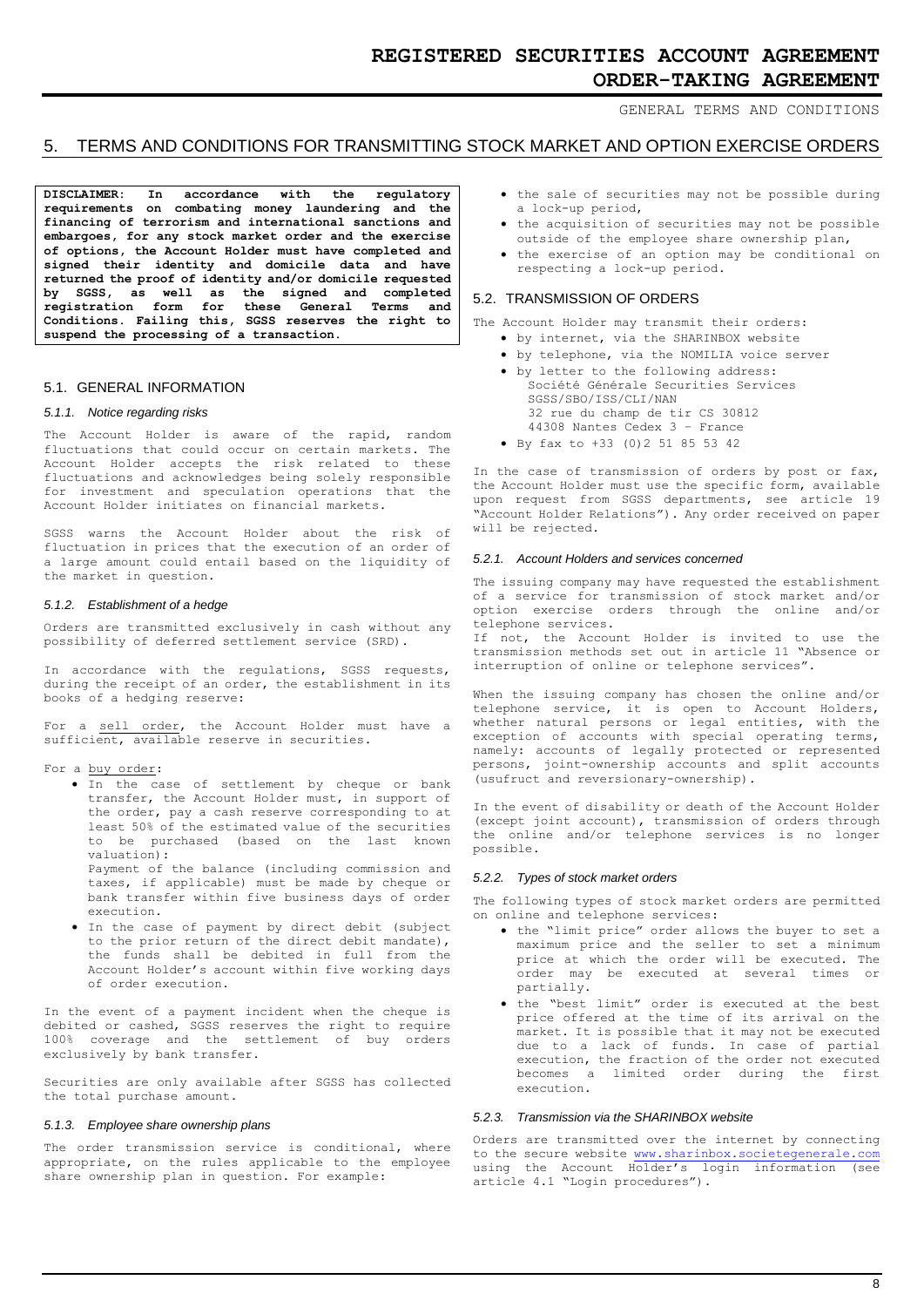The entry of orders is initiated by the Account Holder from the "Place a sell order" or "Place a buy order" menu.

Once the Account Holder validates the order on the SHARINBOX website, SGSS assumes responsibility for its consideration and transmission as soon as possible for execution with selected traders (subject to opening hours and market conditions).

Order tracking and execution details appear on the SHARINBOX website and can be consulted by the Account Holder from the "My transactions" menu.

## *5.2.4. Transmission through the NOMILIA voice server*

Orders can be transmitted by telephone by dialling +33 (0)2 51 85 67 89 (standard-rate number billed according to the carrier contract and the call's country of origin) and by entering on the server the authentication code generated.

Orders may be transmitted in French or English. The Account Holder must provide the following information:

- their identity, namely for a natural person: their surname, first name(s), date and place of birth; for a legal person: its legal name, legal form, registration number and address of its registered office,
- their identification number (shown on all statements sent to the Account Holder),
- their telephone number,
- characteristics of the stock market order: name of the security to be traded, direction of the trade (buy/sell), quantity, order type, and validity date,
- if exercising options, characteristics of the option exercise order: name of the issuing company, date of allocation of the options, exercise price, and quantity exercised.

The Account Holder is informed that telephone communications are recorded and stored, and that a written transcript is available on request and can be used as proof of orders for a period of five years. No claims regarding an order transmitted by telephone may be accepted beyond this period.

### 5.3. STOCK MARKET ORDER PROCESSING PROCEDURE

#### *5.3.1. Time-stamping - Closing days*

SGSS records the date and time of incoming orders and swiftly forwards them to the selected traders for them to be carried out according to the Account Holder's instructions.

Orders received on non-trading days on the markets are transmitted on the following trading day, taking into account the necessary processing and delivery times.

#### *5.3.2. Validity of orders*

If the Account Holder does not indicate a final validity date, the orders are valid up to and including the last trading day of the month following the month in which the order was transmitted.

If the Account Holder indicates a final validity date, the validity of the order expires at the end of the trading day corresponding to the indicated date (or at the end of the trading day preceding that date, if the indicated date is not a trading day).

In general, in accordance with the market rules:

• For "limit price" orders that are valid but not yet executed at the time of a dividend payment: on the day before the ex-dividend date, after market close, the limit price will be automatically reduced by the amount of the dividend in order to reproduce the equivalent decrease in the share's market price,

• An order expires automatically when any specific benefit on the security in question is awarded (detachment of a subscription or allotment right, for example).

After the order has been transmitted, SGSS agrees to forward, without guaranteeing that they will be taken into consideration, any requests received by the NOMILIA voice server for outstanding valid orders not yet executed. No order cancellation request is possible through the SHARINBOX website.

#### *5.3.3. Order processing procedures*

- If the Account Holder carries out transactions on products that are not particularly complex as defined by the applicable regulations (shares traded on a regulated market, bonds and other forms of securitised debt without embedded derivatives, etc.), SGSS transmits orders to the traders for simple execution without any checks as to the appropriateness of the product,
- On the other hand, with complex or high-risk products, upon the first transaction, SGSS must assess the Account Holder's degree of understanding of the risks inherent in the product in question. To this end, SGSS is obliged to ask the Account Holder for information concerning their knowledge and experience, it being understood that Account Holders who have carried out transactions on a type of financial instrument prior to 1 November 2007 are presumed to have the required level of experience and knowledge to understand the risks and will therefore not be assessed for transactions that they carry out on these products after this date.

SGSS acts honestly, loyally and professionally, serving the best interests of the Account Holder and fostering market integrity. In particular, it respects all rules established to organise the workings of the regulated markets and the multilateral trading facilities on which it operates.

#### *5.3.4. Trader selection and stock market order execution policy*

Within the context of its order reception-transmission service provided for its Account Holders, SGSS applies a strict selection of the traders to whom it sends Account Holders' orders for execution, in order to provide the Account Holders with the best possible result when their orders are executed by these traders.

To this end, SGSS applies the policy for selecting traders and executing orders in force at the Societe Generale retail bank, which is provided in Appendix 1.

#### *5.3.5. Execution of stock market orders and accounting*

The Account Holder is informed that once the order is transmitted, the probability of its execution depends on its characteristics as well as the market's conditions and liquidity. SGSS cannot be held liable in the case of non-execution or partial execution of an order for any reason, apart from a fault exclusively resulting from its actions.

Each executed order or fraction of an order gives rise to the application by SGSS of a commission as specified in article 3.3 "Pricing" as well as, where applicable, taxes and levies incurred in connection with the order's transmission and execution.

Should the order not be able to be transmitted for any reason, SGSS shall notify the Account Holder within the maximum period of one business day after it has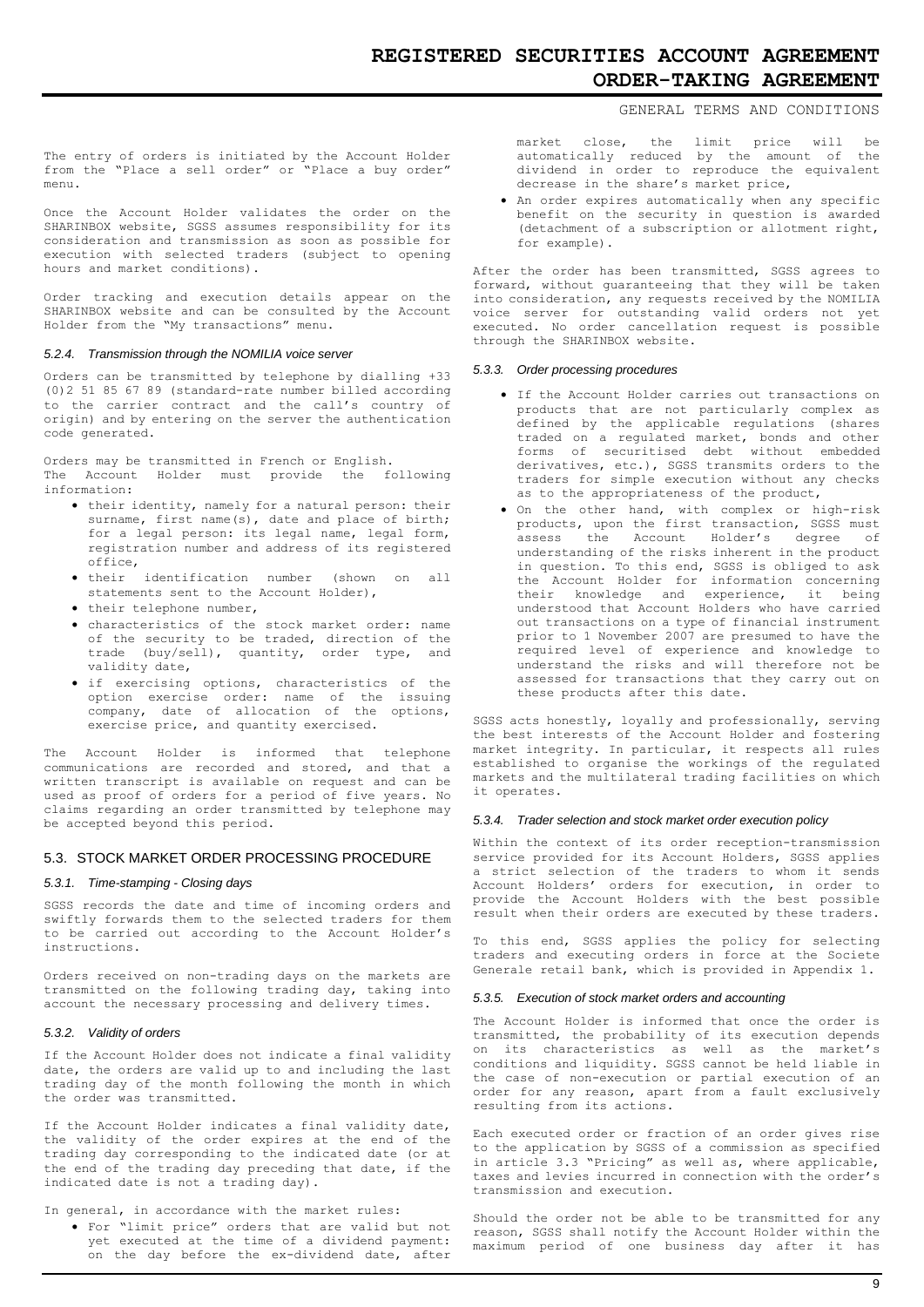established that transmission of the order on the market would be impossible.

Proceeds from the sale, net of any expenses (exchange commissions included for settlements in foreign currency), any taxes and levies, will be sent by bank transfer as soon as possible, and generally, within three business days following the execution of the order according to the terms set out in article 2.3 "Address, residence for tax purposes, bank account details, and settlements".

#### *5.3.6. Default of the Account Holder*

The securities are temporarily posted to the Account Holder's securities account until SGSS collects the total amount of the purchase.

Failing payment within the stipulated time frame, in accordance with the applicable regulations, the securities remain fully owned by SGSS, as a quarantee of payment of the sums owed by the Account Holder.

SGSS will sell the shares that were the subject of the buy order on the stock market within 15 business days after providing formal notice. The Account Holder remains liable to SGSS for all expenses, penalties or harm suffered as a result of the failure to pay the sums due within the required periods.

### 5.4. SPECIAL FEATURE OF OPTION EXERCISE INSTRUCTIONS

#### *5.4.1. Simple exercise instructions*

Options are definitively exercised and the shares resulting from the exercise are entered into a registered account in the name of the Shareholder as soon as the funds for the full amount of the exercise and any corresponding expenses, taxes, and levies are received by SGSS and have been cashed by SGSS.

Payment must be made by direct debit, cheque or bank transfer, into an account whose details have been communicated by SGSS.

## 6. CORPORATE ACTIONS

**DISCLAIMER: In accordance with the regulatory requirements on combating money laundering and the financing of terrorism and international sanctions and embargoes, for any corporate actions, the Account Holder must have completed and signed their identity and domicile data and have returned the proof of identity and/or domicile requested by SGSS, as well as the signed and completed registration form for these General Terms and Conditions. Failing this, SGSS reserves the right to suspend the settlement of a transaction.**

## 6.1. PAYMENTS OF REVENUES

All payments (particularly dividends) intended for the Account Holder will be settled through a bank transfer to the cash account for which the Account Holder has provided the account details according to the procedures set out in article 2.3 "Address, residence for tax purposes, bank account details, and settlement" (unless there is a special arrangement provided for in an employee share ownership plan).

### 6.2. OTHER CORPORATE ACTIONS

## **Notice**

As an account keeper and in application of the French regulations, SGSS shall make every effort to inform the

#### *5.4.2. Instructions for the exercise of options and the immediate disposal of shares*

The exercise of options is conditional on the execution of the sale on the stock market of the subscribed shares so that the Account Holder does not have to advance the amount of the exercise. In the event of a split selling order, the option exercise is divided up in proportion to the quantities sold. However, this procedure may only be envisaged where transfer of ownership of the shares subscribed or acquired in favour of the Account Holder is carried out no later than the same day as the sale of the shares.

Payment of the exercise is made by offsetting the claim represented by the net proceeds of the sale after applying any expenses, taxes, and levies related to the exercise and trading (as defined in article 3.3 "Pricing") and, where applicable, if the sale is executed within the fiscal holding period, any French social security contributions due have been deducted.

If an event not attributable to SGSS prevents the exercise of options without the sale on the stock market being able to be cancelled, in accordance with the applicable regulations, SGSS shall carry out the redemption of securities and the conclusion of the sale in place of the Account Holder. If the proceeds from the sale are less than the cost of the redemption of the securities, the Account Holder undertakes to compensate SGSS, upon presentation of supporting documentation, for all expenses, penalties, or damages that SGSS incurs as a result.

### 5.5. OTHER SECURITIES TRANSACTIONS

For any other securities transaction, the Account Holder must consult SGSS departments beforehand (Article 19 "Account Holder Relations") in order to obtain the specific forms to be used.

Account Holder of the transactions affecting the Account Holder's securities, within amounts of time allowing the Account Holder to return instructions.

However, it is specified that:

- SGSS accepts no responsibility in the event of a delay or omission in the delivery of information or instructions be attributable to the postal services, issuing companies, centralising establishments, or French or foreign central depositories,
- local regulations may restrict or prohibit communication and/or participation in certain transactions. As part of a corporate action, it is the Account Holder's responsibility to comply with the local regulations applicable thereto,
- as part of an employee share ownership plan, all or part of the information may be transmitted through the employer, according to the arrangements made with the employer.

### *6.2.1. Online service - Account Holders concerned*

The issuing company may have asked SGSS to set up an information and transmission service for certain corporate actions via the SHARINBOX website. In this case, the Account Holder, especially if the Account Holder is domiciled outside of France, is invited to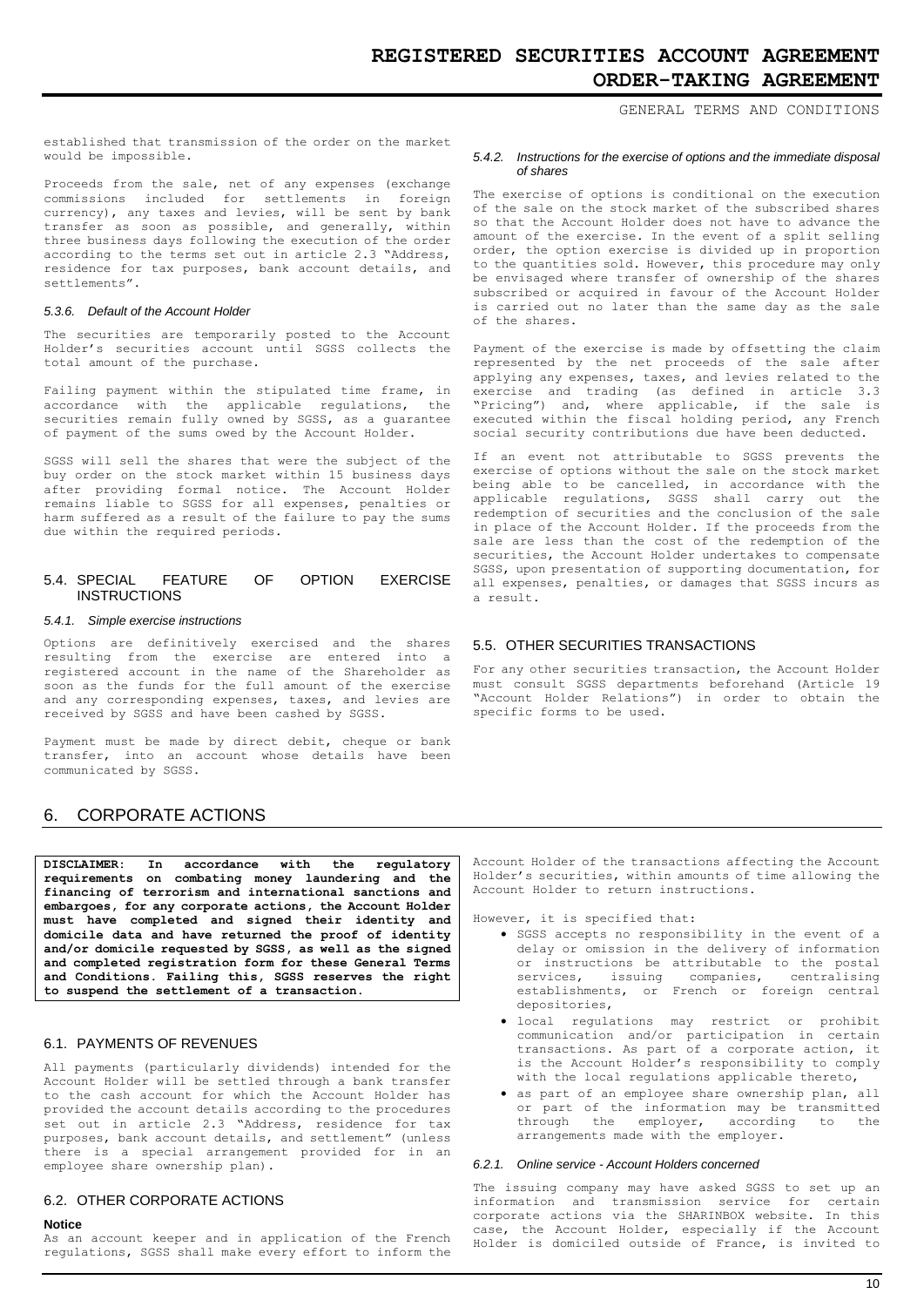consult this online service in order to limit the risks related to a delay or non-delivery of letters by mail.

Otherwise, if the online service is not offered, the Account Holder is invited to transmit instructions according to the procedures set out in article 11 "Absence or interruption of online or telephone services".

This service is not open to Account Holders of accounts with special operating terms, namely: accounts of legally protected or represented persons, jointownership accounts and split accounts (usufruct and reversionary-ownership).

### *6.2.2. Information notices intended for the Account Holder*

The information communicated to the Account Holder in application of this agreement is limited to events affecting the rights attached to the securities (for example, right to participate in a capital increase, a public offering for purchase, exchange, or withdrawal), excluding any event affecting the life of the issuing company.

In particular, the regulations in force do not require SGSS to warn Account Holders in the event of class action, administration, or court-supervised winding-up affecting the issuing company.

#### *6.2.3. Execution of the Account Holder's instructions*

The Account Holder's instructions must be sent to SGSS according to the procedures indicated in the information

## 7. GENERAL MEETINGS

Notices of general meetings of the issuing company are sent to the Holder of the "pure registered" securities accounts by mail or, where applicable, electronically.

## 8. NOTIFICATION OF THE HOLDER

The issuing company may have requested the establishment of a service to make notices of operation and statements available on the SHARINBOX website. In order to verify whether the Account Holder can benefit from this service and learn about the terms of the service, the Account Holder is invited to consult the "online statements" section of the SHARINBOX website. If the service is not established or there is no subscription to this service, the documents referred to in this article will sent to the Account Holder by mail.

#### 8.1. STOCK MARKET OPERATION NOTICE

Within one business day of becoming aware of the execution of an order, SGSS will inform the Account Holder by way of an operation notice stating the quantity of traded securities, the date and time of execution, the market on which the order was executed, the execution price, any related commission, taxes, and levies, and the net amount owed to the Account Holder (or the amount to be paid to SGSS in the case of a purchase).

## 9. TAXATION

### 9.1. GENERAL INFORMATION

The tax information appearing below is given to natural person Account Holders for information purposes based on the French regulations in force as at 1 November 2020.

sent by mail or made available on the SHARINBOX website where applicable.

If SGSS does not receive any instructions in the stipulated time periods and forms, it will not substitute for the Account Holder in order to participate in the transaction.

When several options are proposed in connection with a corporate action, the Account Holder is informed that the issuing company may have provided for a default option. In this case, SGSS is not responsible for the default option applied in the absence of instructions received from the Account Holder.

Claims related to operations appearing on a notice must be reported within a period of 3 (three) days after it is received or, where applicable, made available on the SHARINBOX website.

### 8.2. OTHER INFORMATION

SGSS shall send to the Account Holder:

- a notice when new securities or a payment of revenues is recorded in the account or when any operation is recorded in the securities account,
- an annual statement of the securities recorded in the account at 31 December,
- a summary annual statement of transactions on securities and investment income as well as realised capital gains or losses, to be reported to the tax authorities (this is the Single Tax Form or "IFU").

In accordance with the law, SGSS shall send a copy of the IFU to the tax authorities.

**Note**: if you are subject to or wish to benefit from a specific tax system (for example, French non-resident for tax purposes, exemption from mandatory deductions for advance payments on interest and/or dividends, etc.), we invite you to immediately contact SGSS using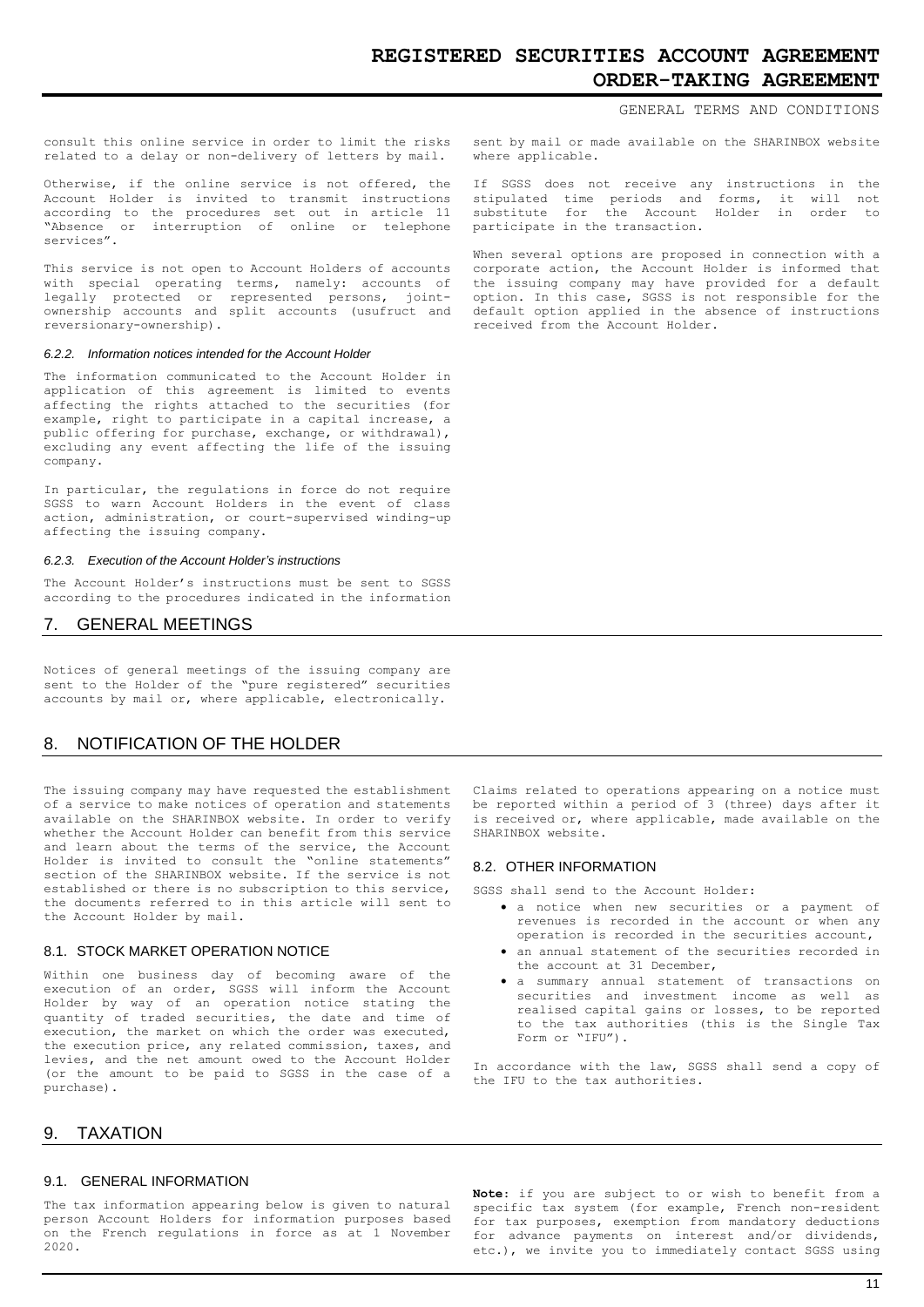the contact information appearing in article 19 "Account Holder Relations" so that you can be informed of the supporting documents required by the applicable regulations that you will need to supply to SGSS. This system will be taken into account as soon as possible after receipt by SGSS of the required supporting documents, subject to their examination and the rules stipulated by the applicable regulations.

## 9.2. FRENCH RESIDENT FOR TAX PURPOSES

Payments owed to Account Holders are paid to them less any withholding or deduction at source provided for by the regulations in force (social security contributions in particular). Where applicable, they may entitle the Account Holder to a tax credit.

## 9.3. FRENCH NON-RESIDENT FOR TAX PURPOSES

Payments owed to Account Holders are paid to them after deduction, where applicable, of the withholding at source provided for by the regulations.

Upon the Account Holder's request and based on the international tax agreements and upon production of supporting documents, SGSS may, in certain cases, initiate procedures to reduce or recover taxes deducted at the source (consult us).

## 9.4. "QUALIFIED INTERMEDIARY" ("QI") REGULATIONS

In application of the QI regulations, an Account Holder who is a US taxpayer as defined by US legislation and wishes to hold US securities must, in addition to this agreement, complete and submit to SGSS the most recent US "Form W-9" on which the Account Holder's US tax ID number (TIN) must be indicated.

Otherwise, the Account Holder will not be authorised to hold securities issued by an issuing company whose registered office is located within the territory of the

United States whose revenues would be reportable under the QI regulations. In the event that the Account Holder holds such securities without having previously submitted the US "Form W-9", for example following a change in residence for tax purposes, the Account Holder expressly and irrevocably appoints SGSS to carry out the sale of said securities.

All costs and any taxes related to this sale, regardless of the nature and the source, will be borne by the Account Holder.

SGSS may not be held responsible for the consequences related to these sales carried out on behalf of the Account Holder and in order to comply with US regulations applicable in France by SGSS because of the entry into the qualified intermediary contract with the US tax authorities.

### 9.5. WITHHOLDING AT THE SOURCE ON EMPLOYEE SHARE OWNERSHIP PLANS

Under French regulations, gains from the exercise of stock options or acquisition of bonus shares, as part of qualified or non-qualified plans under the French Commercial Code, are subject to withholding at source.

In addition, this deduction at the source pertains to gains from exercising warrants from exercising warrants for subscription to business creator shares as well as "unnamed" plans.

This withholding applies to all beneficiaries not domiciled in France for tax purposes on the date of the disposal or the recording of securities in the account, according to the case, who engaged in an activity in France as a salaried employee or director of a company during the vesting period of the securities.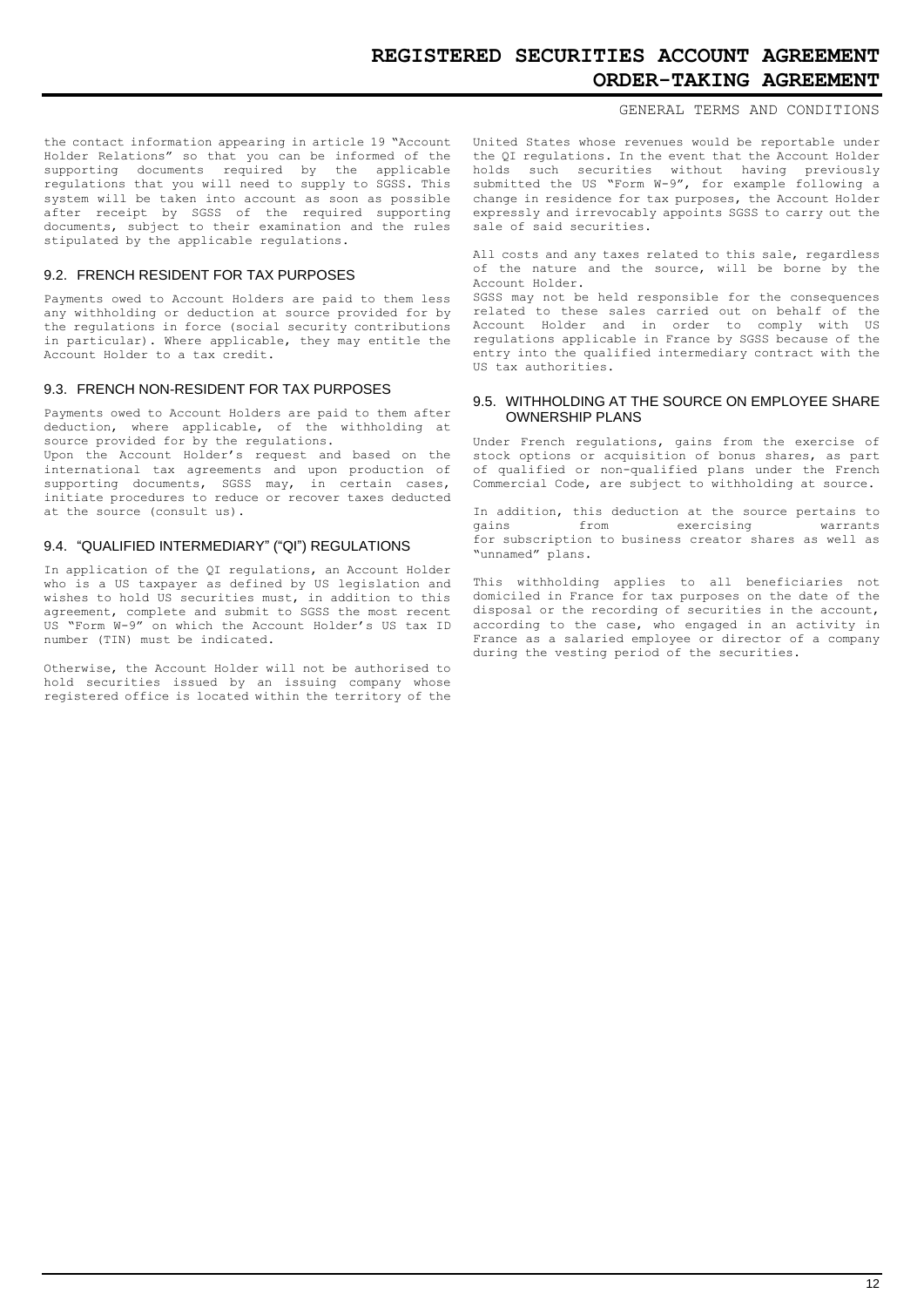## 10. ONLINE SERVICE MESSAGING SYSTEM

The SHARINBOX website permits the exchange of messages between the Account Holder and SGSS. Questions submitted are answered as promptly as possible.

**Note**: the messaging service does not allow the routing of stock market orders, instructions to exercise options or corporate actions: the Account Holder is advised that any instruction transmitted by this method will not be taken into account.

## 11. ABSENCE OR INTERRUPTION OF ONLINE OR TELEPHONE SERVICES

In case of interruption of the online and/or telephone service for any reason whatsoever, or if the issuing company does not offer the transmission of instructions through these services, the Account Holder must contact and transmit its instructions to SGSS using the contact information indicated in article 19 "Account Holder Relations".

**Note**: stock exchange and option exercise orders by mail or fax must be sent using the specific forms prepared by SGSS, available upon request.

To avoid any risk of confusion, the Account Holder is asked not to send written confirmation of an order sent by fax.

## 12. TERM - CLOSURE OF THE REGISTERED THE SECURITIES ACCOUNT

### 12.1.GENERAL INFORMATION

This agreement is entered into for an indefinite term. It will be terminated and the securities account will be closed upon written request from the Account Holder or SGSS with prior notice of one month:

- provided that all of the securities previously recorded in the securities account are transferred or disposed of;
- and, in case of an employee share ownership plan, subject to the terms of said plan.

In addition, the agreement will be automatically terminated and the securities account will be closed in case of termination of the mandate entrusted by the issuing company to SGSS for the administration of this plan or the maintenance of the register.

Similarly, in order to comply with the requirements arising from personal data protection regulations, SGSS will be required to close the Account Holder's securities account when no securities are registered in this securities account for five consecutive years. Account closure information will be confirmed by message available on the SHARINBOX website.

## 13. PROFESSIONAL SECRECY

SGSS is subject to professional secrecy in accordance with the provisions of the French Monetary and Financial Code. This secrecy may be waived at the express request of the Account Holder exclusively for the people indicated in writing or, in accordance with the law, at the request of regulatory, tax or customs authorities or at the request of a judge in a criminal court.

By signing this agreement, the Account Holder expressly authorises SGSS to use the information about the Account Holder's identity, securities, address, and residence for tax purposes and communicate it:

- to the issuing company and, where applicable, to its subsidiaries involved within the framework of an employee share ownership plan,
- to any intermediary whose involvement is necessary for the execution of orders, the processing of

### 12.2. DEATH OF THE ACCOUNT HOLDER OR DISSOLUTION

The death (natural person) or dissolution (legal entity) of an Account Holder or co-Account Holder of a securities account does not result in the closing of the securities account, but it is frozen. The closing occurs, after the liquidation transactions, upon receipt of the instructions for transfer or disposal of securities by the authorised persons (solicitor, successors, administrator, receiver).

#### Special feature of the joint account:

The death of one of the co-Account Holders does not cause the securities account to be frozen. It continues to operate with the signature of the surviving co-Account Holder, unless objected to by the solicitor in charge of probate or by an heir able to prove their hereditary entitlement by registered letter with acknowledgement of receipt.

> transactions, or the administration of the account.

- to legal entities of the Societe Generale Group and its subcontractors, brokers and insurers. All measures are taken by SGSS to ensure the confidentiality of the transmitted information and respect for the conflict of interest management policy set out in article 16 "Conflict of interest management policy",
- to the French judicial, administrative, or tax authorities who request it in accordance with the applicable regulations. The Account Holder is informed that these authorities may impose obligations on SGSS that cannot be avoided. If the information is not communicated, the Account Holder is warned that these authorities may impose sanctions and particularly decide on the automatic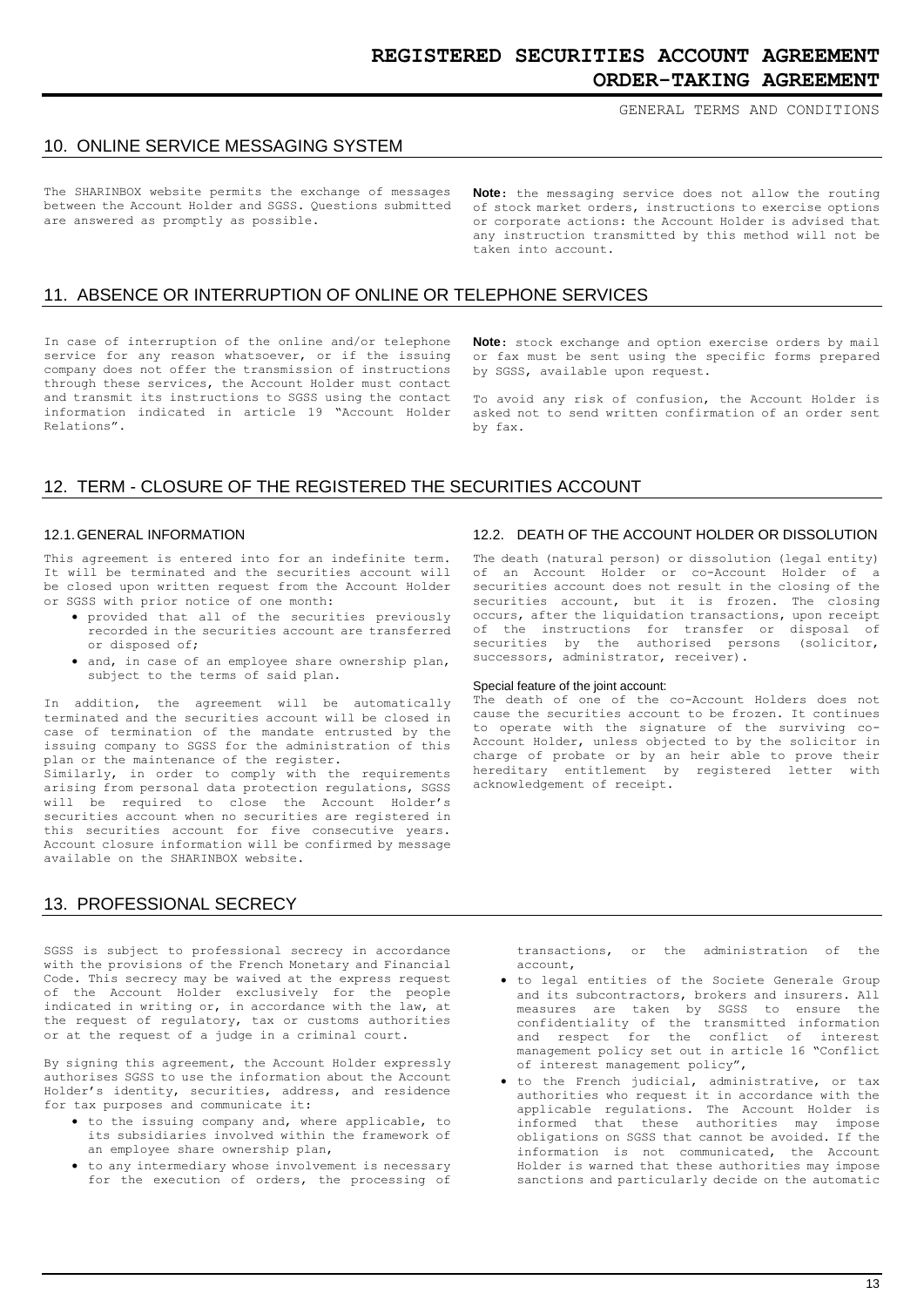## GENERAL TERMS AND CONDITIONS

|  | sale of the securities. SGSS may not be held   |  |  |  |  |                        |  | Account Holder's refusal to communicate the |  |
|--|------------------------------------------------|--|--|--|--|------------------------|--|---------------------------------------------|--|
|  | responsible in this regard in the event of the |  |  |  |  | requested information. |  |                                             |  |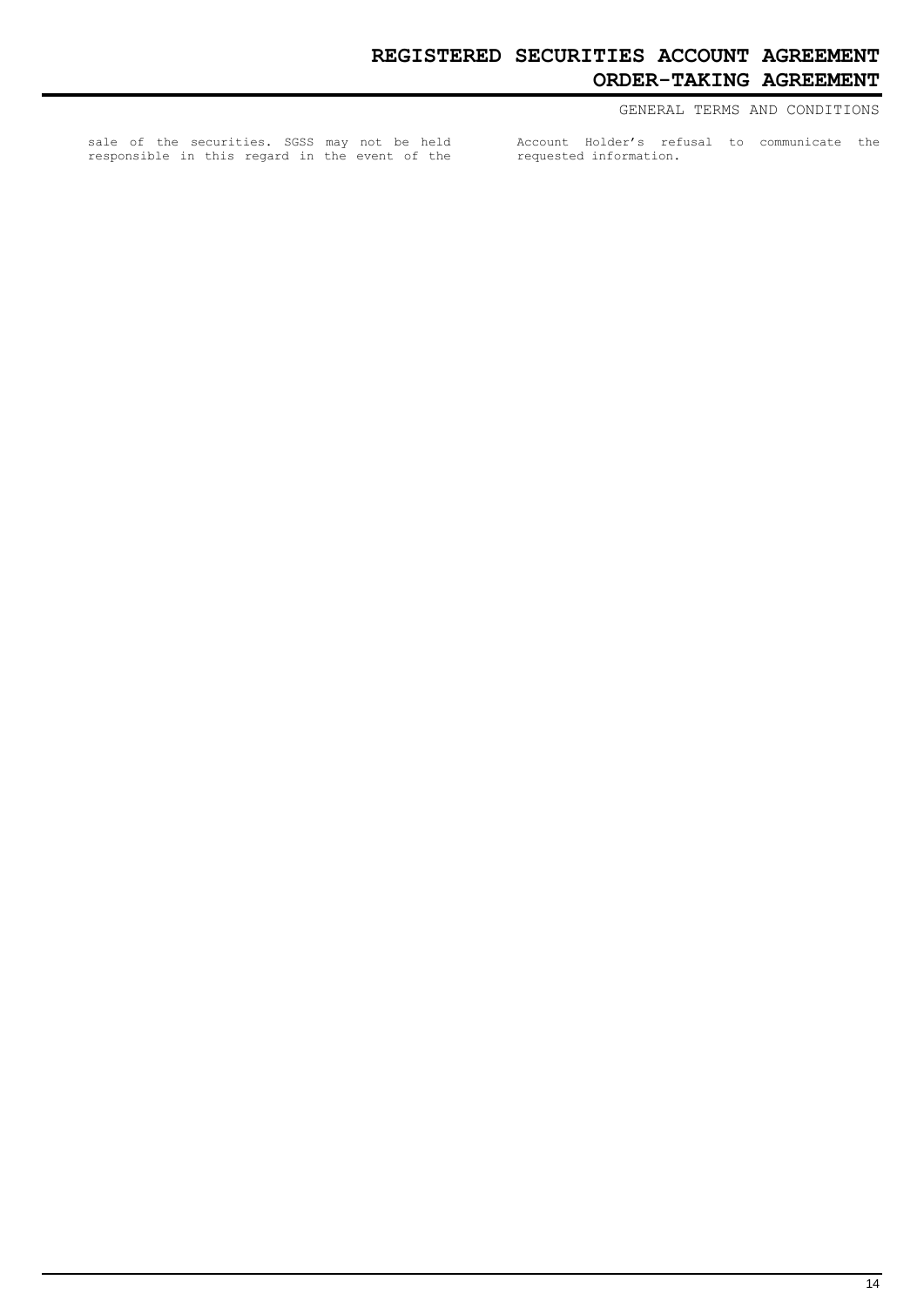## 14. PROTECTION OF PERSONAL DATA

In connection with the execution of the mandate entrusted by the issuing company and with this Agreement, SGSS is required to process, as data controller, personal data relating to the Account Holder. In this respect, Societe Generale undertakes to fulfil all of the obligations incumbent upon it in accordance with the regulations applicable to the processing of personal data and in particular EU regulation 2016/679 applicable as at 25 May 2018 (GDPR).

## 14.1.CATEGORIES OF PERSONAL DATA

SGSS collects and processes the following categories of personal data:

- marital status data and identification data: surname, first name(s), gender, date of birth, copies of identity documents, examples of signatures, etc.;

- contact details: postal addresses, e-mails, telephone numbers, etc.;

- data related to your personal situation: family situation, marital status, etc.;

- data related to your professional situation: position held, name of employer, place of work, etc.;

- economic and financial information: financial and tax situation, etc.;

- transaction data (nature of the transactions, date, payments, number of securities, amount, description, etc.);

- login data related to the use of SHARINBOX: identification and authentication data to your connected spaces, logs, cookies, browsing data, etc.;

- data from correspondence and communications between you and us, particularly via the NOMILIA voice server.

## 14.2.PURPOSES OF PROCESSING

The personal data thus collected or generated will be used by SGSS for:

- the correct execution of the services provided and to ensure the security and reliability of the services offered. Such personal data may be kept for 5 years from the end of this Agreement.

- to enable fulfilment of the statutory obligations and, where applicable, the tax obligations of Societe Generale, in particular in terms of operational risk management, compliance with rules relating to financial markets, fulfilment of obligations relating to keeping accounts documents, the prevention of fraud or the prevention of money laundering and the financing of terrorism. Such personal data may also be kept for up to 10 years from the end of this Agreement.

- recording telephone conversations and communications, irrespective of the medium used, in order to improve the telephone service, the security of the transactions conducted or to satisfy regulatory requirements.

Depending on the cases, personal data may be kept for five years, which may be extended to a maximum of seven years from the time of recording.

- if the issuing company has entrusted this service to Societe Generale, where applicable electronically, proceed to organise the elections of directors representing shareholder employees. Personal data may be retained for a period of three (3) years as from the General Meeting of Shareholders during which the said director will be appointed.

This data is not used by SGSS for commercial purposes, unless specifically agreed by the Account Holder.

These personal data processed for the above purposes are necessary for execution of the Agreement, to fulfilment of a statutory obligation or to furthering the legitimate interests of Societe Generale, whilst respecting fundamental freedoms and rights.

This personal data may be retained for the period necessary to achieve the purpose for which the data was collected. The data will then be deleted. As an exception, this data may be archived to manage ongoing claims and disputes as well as to fulfil the legal and/or regulatory obligations of Societe Generale and/or to answer the requests of the authorities competent to make such requests.

## 14.3.COMMUNICATION TO THIRD PARTIES

For the proper performance of this Agreement and in particular for desktop publishing purposes, the data may be communicated to any third party selected on the basis of their expertise to the extent necessary to perform the tasks entrusted to the same.

Moreover, the personal data may also be communicated to other legal entities of the Societe Generale Group, insofar as necessary to achieve the purposes described above.

## 14.4.TRANSFERS OF PERSONAL DATA OUTSIDE OF THE EUROPEAN UNION

For the proper performance of the services subject matter of the Agreement and in particular in connection with the pooling of operational resources, computer maintenance operations, measures intended to guarantee the security of the computer networks or transfers of data to third parties, the processing actions referred to above may involve transfers of personal data to countries which are not members of the European Economic Area whose personal data protection laws are different from those of the European Union.

In this case, in particular when the transfer is made to a country that has not received an adequacy decision from the European Commission, a specific and demanding framework consistent with the models adopted by the European Commission is applied by Societe Generale in addition to the appropriate security measures in order to ensure the protection of the transferred personal data.

The transfers of personal data in question are conducted under conditions and guarantees intended to ensure the confidentiality and security of this data. For this purpose, Societe Generale implements all appropriate technical and organisational measures to ensure the security of the personal data which may also be communicated to the competent official bodies and administrative and judicial authorities of the country in question, particular in the context of antimoney laundering, counter-terrorism financing and anti-fraud activities and to ensure the successful processing of tax-related information.

## 14.5.RIGHTS OF THE ACCOUNT HOLDER

All Account Holders have a right of access, rectification, erasure, restriction of processing as well as portability of their data. All natural persons may object at any time for reasons having to do with their specific situation to the processing of this personal data. It is noted that the exercise of some of these rights may on a case by case basis make it impossible for Societe Generale to provide the service.

The Account Holder's rights may be exercised using the contact information mentioned in article 19 "Account Holder Relations".

All natural person account holders are also entitled to lodge a complaint with the *Commission Nationale de l'Informatique et des Libertés* (French National Information Data Protection Watchdog - CNIL), the supervisory authority responsible for ensuring compliance with personal data requirements.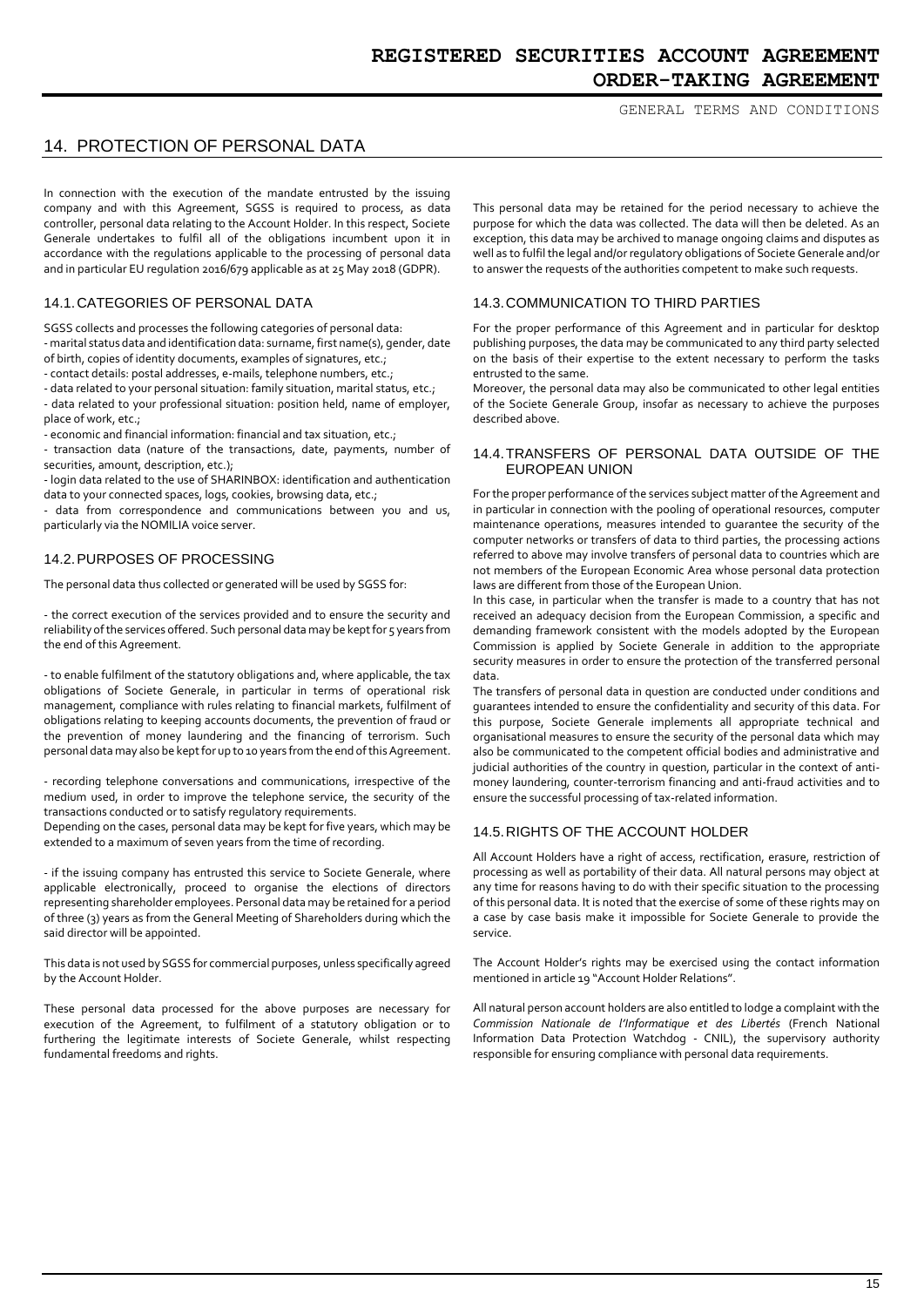GENERAL TERMS AND CONDITIONS

## 15. ANTI-MONEY LAUNDERING AND THE COUNTER-FINANCING OF TERRORISM

In application of the regulations applicable to the fight against money laundering and the financing of terrorist activities, SGSS has an obligation to verify the identity of the Account Holder or the beneficiary of record and to contact this person to inquire about all transactions that appear unusual to SGSS

## 16. CONFLICT OF INTEREST MANAGEMENT POLICY

SGSS has established and maintains a policy for managing conflicts of interest concerning its own activities and taking into account its membership of the Societe Generale Group.

This policy groups together the various measures and procedures that have been established in order to detect situations of conflicts of interest arising during its delivery of investment services that could be harmful to the interests of its Account Holders.

This particularly involves conflicts of interest that could occur between its direct and indirect employees and its Account Holders, or even between two of its Account Holders, during the provision of investment services.

In particular, SGSS has implemented procedures:

• in terms of provisions applicable to remuneration, • pertaining to transactions made by its employees including on personal transactions of some of its employees,

particularly because of their methods, amount, or exceptional nature in light of those previously processed by the Account Holder. The Account Holder undertakes to respond promptly to any requests made by SGSS in this regard.

- establishing a watch list that lists the issuing companies on which Societe Generale holds insider information,
- conducive to maintaining the confidentiality of information, procedures commonly called "information barriers". They prevent undue circulation of confidential or privileged information among the group's various departments.

Nevertheless, if it appears that these measures and procedures are not sufficient to avoid, with reasonable certainty, the risk of harming the interests of an Account Holder, SGSS shall inform the Account Holder, clearly and in a sufficiently detailed manner, before acting in the Account Holder's name, of the general nature or the source of these conflicts of interest so that the Account Holder can take an informed decision.

## 17. LIABILITY

Within the framework of the provision of the services provided for by this agreement, SGSS is subject to the rules of good conduct appearing in the French Financial and Monetary Code and the general regulations of the AMF. As such, SGSS acts in an honest, loyal, and professional manner best serving the interests of the Account Holder.

The responsibility of SGSS, which is limited to direct damages, may only be sought if it is established that it was at fault in cause these damages, with the understanding that the error of a third party or the Account Holder having contributed to the occurrence of the harm could partially or totally discharge SGSS from responsibility.

SGSS is not responsible when the breach of its obligations result from a case of force majeure, as defined by the case-law of the French Courts and with regard to the reception and issuance of information and orders. The Account Holder acknowledges the risks involved in placing orders by internet, telephone, fax and mail. The Account Holder therefore discharges SGSS of any consequences arising from the use of these means, particularly those resulting from insufficient or unclear instructions, as well of any fraudulent or abusive use therein, except in the case of an error or negligence by SGSS.

Tribunals. SGSS is subject to an obligation of means

SGSS assumes no responsibility with regard to the transport of information, particularly in the event of interruption or failure - external to SGSS - of the means of communication (mail, telephone, fax, internet) or terminals of the Account Holder (telephone, fax, computer).

## 18. PROOF

SGSS and the Account Holder expressly agree that the entry of login information on the SHARINBOX website or their authentication code, generated after connection to the SHARINBOX website, on the NOMILIA voice server, will constitute an electronic signature of the Account<br>Holder, thus permitting the Account Holder's thus permitting the Account Holder's identification and proving the Account Holder's consent to the transactions carried out and the attribution of these transactions to the Account Holder or to the Account Holder.

As part of the development of online product or service offerings, it is also agreed between SGSS and the Account Holder that the latter's entry of login information will serve as an electronic signature, in particular for the online signature of contractual documents (online forms, general terms and conditions, etc.) for products or services offered by SGSS, as well as products or services offered by Societe Generale Group companies where applicable.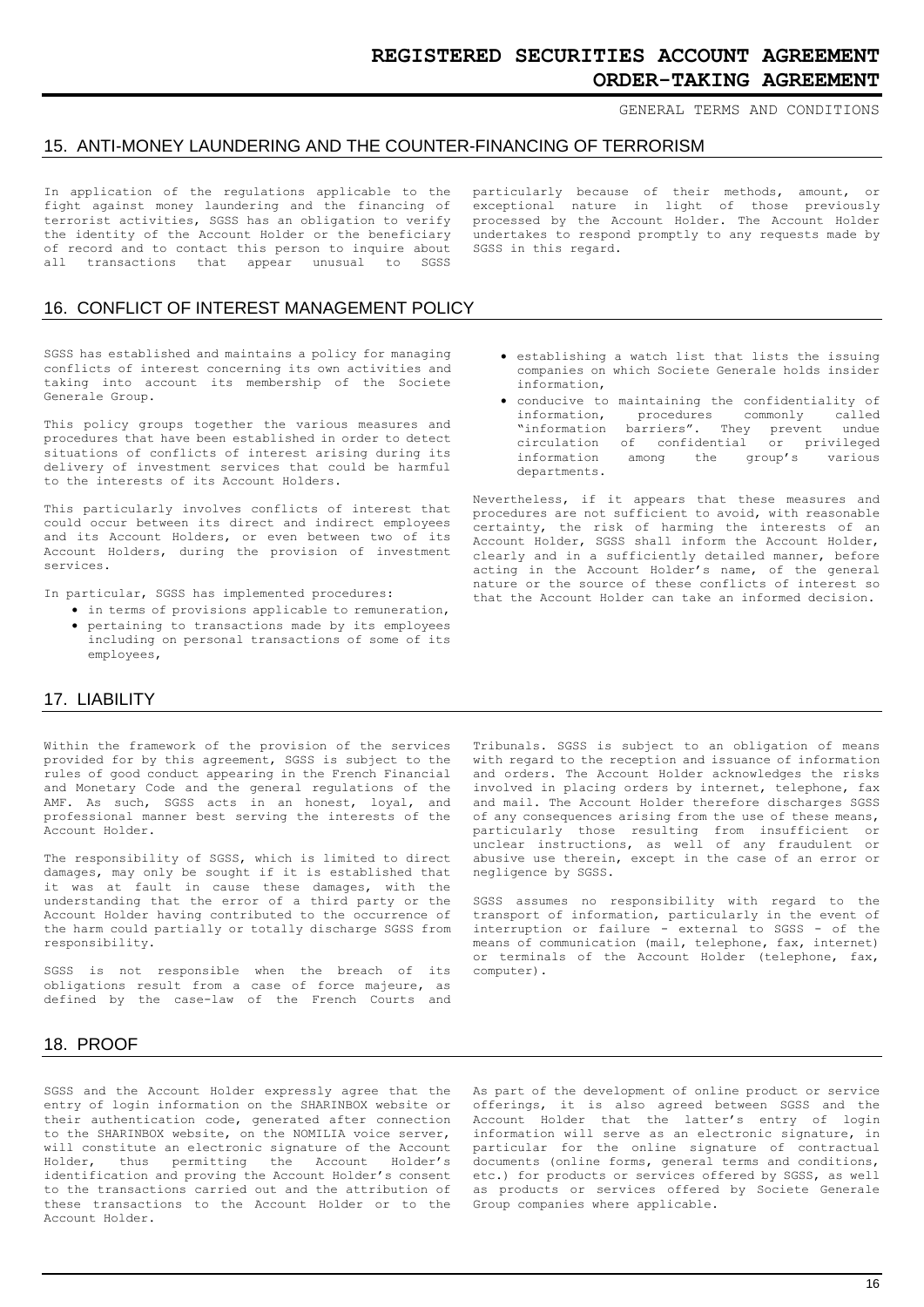GENERAL TERMS AND CONDITIONS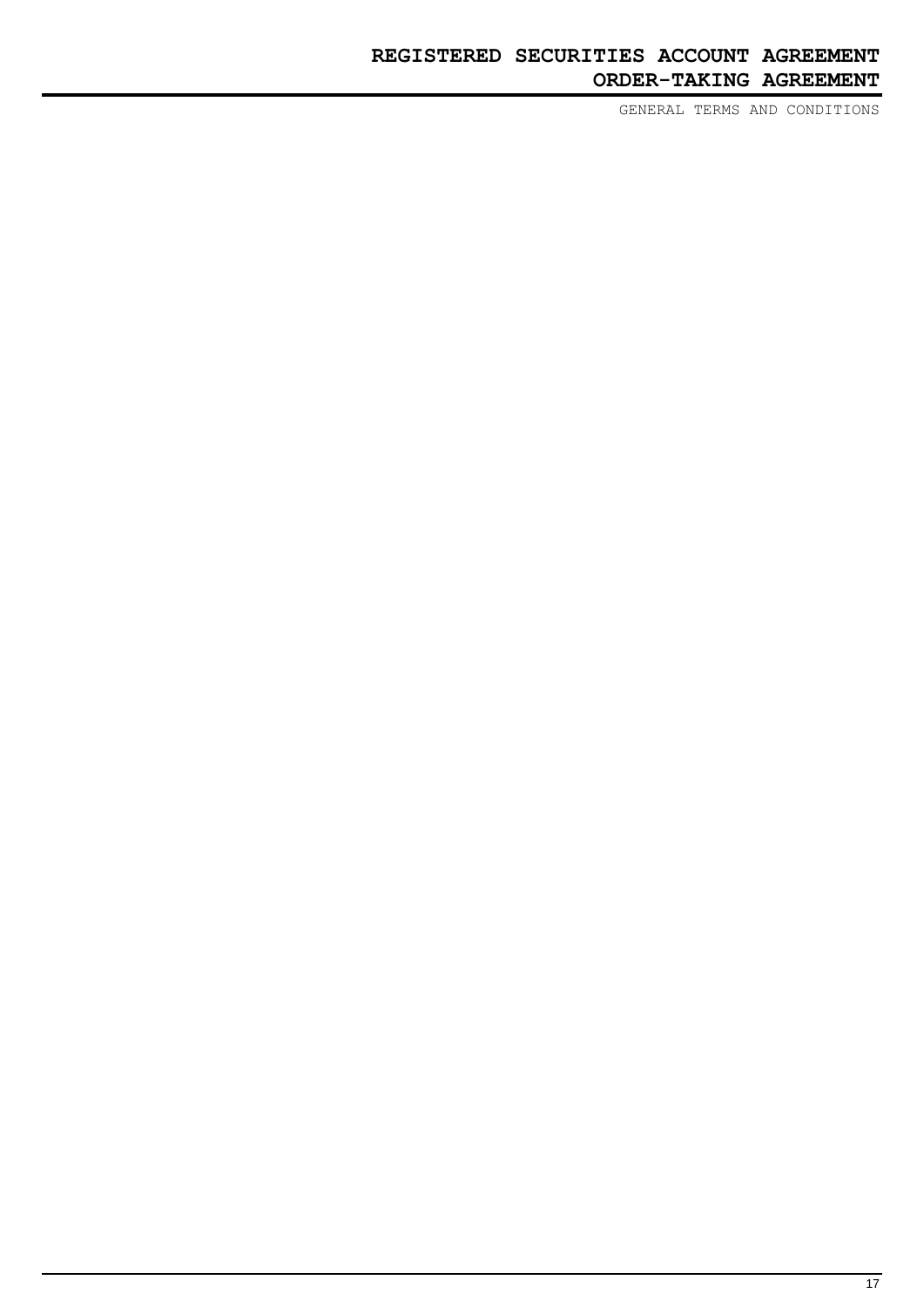GENERAL TERMS AND CONDITIONS

## 19. ACCOUNT HOLDER RELATIONS

The Account Holder may contact SGSS departments by:

- Telephone: +33 (0)2 51 85 67 89 (standard-rate number billed according to the carrier contract and the call's country of origin)
- Fax:

+33 (0)2 51 85 53 42 to send your stock market orders (you must use a specific form available on request) +33 (0)2 51 85 62 15 for any information

Mailing address: Société Générale Securities Services SGSS/SBO/ISS/CLI/NAN 32 rue du champ de tir CS 30812 44308 Nantes Cedex 3 – France

the event of any problem, dissatisfaction, or disagreement:

SGSS undertakes to review and respond to each request from the Account Holder.

SGSS wishes to provide the best service quality on an ongoing basis. However, the Account Holder may encounter difficulties in the operation of their account or in the use of the services made available thereto. SGSS undertakes to acknowledge receipt of requests within 10 business days and provide a response within a maximum legal period of two months.

The Account Holder must first report their difficulties by any means at their disposal:

- By telephone at  $+33$  (0)2 51 85 67 89 (standard-rate number billed according to the carrier contract and the call's country of origin)
- On the website [www.sharinbox.societegenerale.com](http://www.sharinbox.societegenerale.com/) in the "My messages - Message service" section, by choosing the "Other" topic and the "Complaint" sub-topic when writing their message.
- By fax to +33 (0)2 51 85 62 15
- By letter to the following address: Société Générale Securities Services SGSS/SBO/ISS/CLI/NAN Shareholder Relations Department 32, rue du champ de tir CS 30812 44308 Nantes Cedex 3 – France

## 20. GOVERNING LAW

This agreement is subject to French law. However, recall that Account Holders must comply with the legal and regulatory obligations applicable thereto,

21. LEGAL NOTICES

Societe Generale is a lending institution under French law authorised by the *Autorité de Contrôle Prudentiel et de Résolution* (French Prudential Control and Resolution Authority - ACPR, 61, rue Taitbout 75 436 Paris Cedex 09) and supervised by said authority together with the *Autorité des Marchés Financiers* As a last resort, if a disagreement persists following the response provided by our departments, the Account Holder may refer the matter to the Mediator at Societe Generale or the Ombudsman at Autorité des Marchés Financiers (French Financial Markets Authority) free of charge, with their choice being final for this dispute.

The Mediators undertake to examine cases in view of the Account Holder's position and the bank's position, assess the arguments of the parties, and take a decision based on fairness. The Mediators respond directly to the Account Holder within a maximum legal period of two months.

Societe Generale Mediator:

By post: **The Mediator at Societe Generale 17 Cours Valmy 92987 PARIS LA DEFENSE CEDEX 7 – France**

The AMF Ombudsman:

By electronic form downloadable on the AMF's website: [www.amf-france.org>](http://www.amf-france.org/) The Ombudsman

#### By post: **The Ombudsman - Autorité des Marchés Financiers 17 place de la Bourse 75082 PARIS CEDEX 02**

The Account Holder also retains the option of making use of legal remedies available thereto, if it is not satisfied with the response provided by SGSS or the outcome of a mediation.

The Account Holder may also contact the data protection officer, using the following e-mail address: [Sg-Protection.Donnees@socgen.com.](mailto:Sg-Protection.Donnees@socgen.com)

particularly with regard to taxation, whether their residence or domiciliation is in France or abroad.

(French Financial Market Authority) in France to act as a credit institution and investment firm (hereinafter "Investment Services Provider"), entitled to carry out all banking transactions and provide all investment services with the exception of the investment service for operation of Multilateral Trading Facilities, in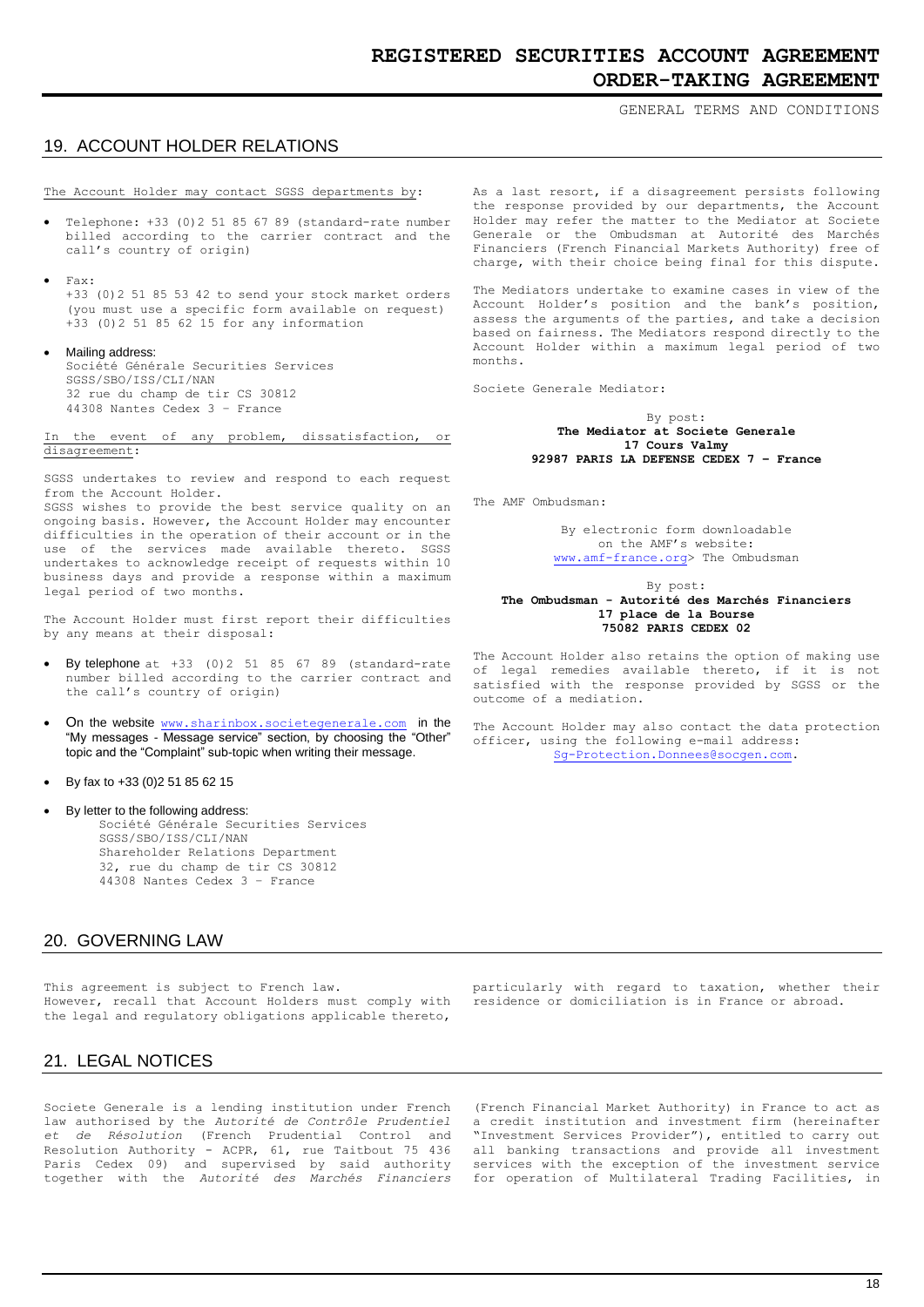accordance with the provisions of the French Monetary and Financial Code.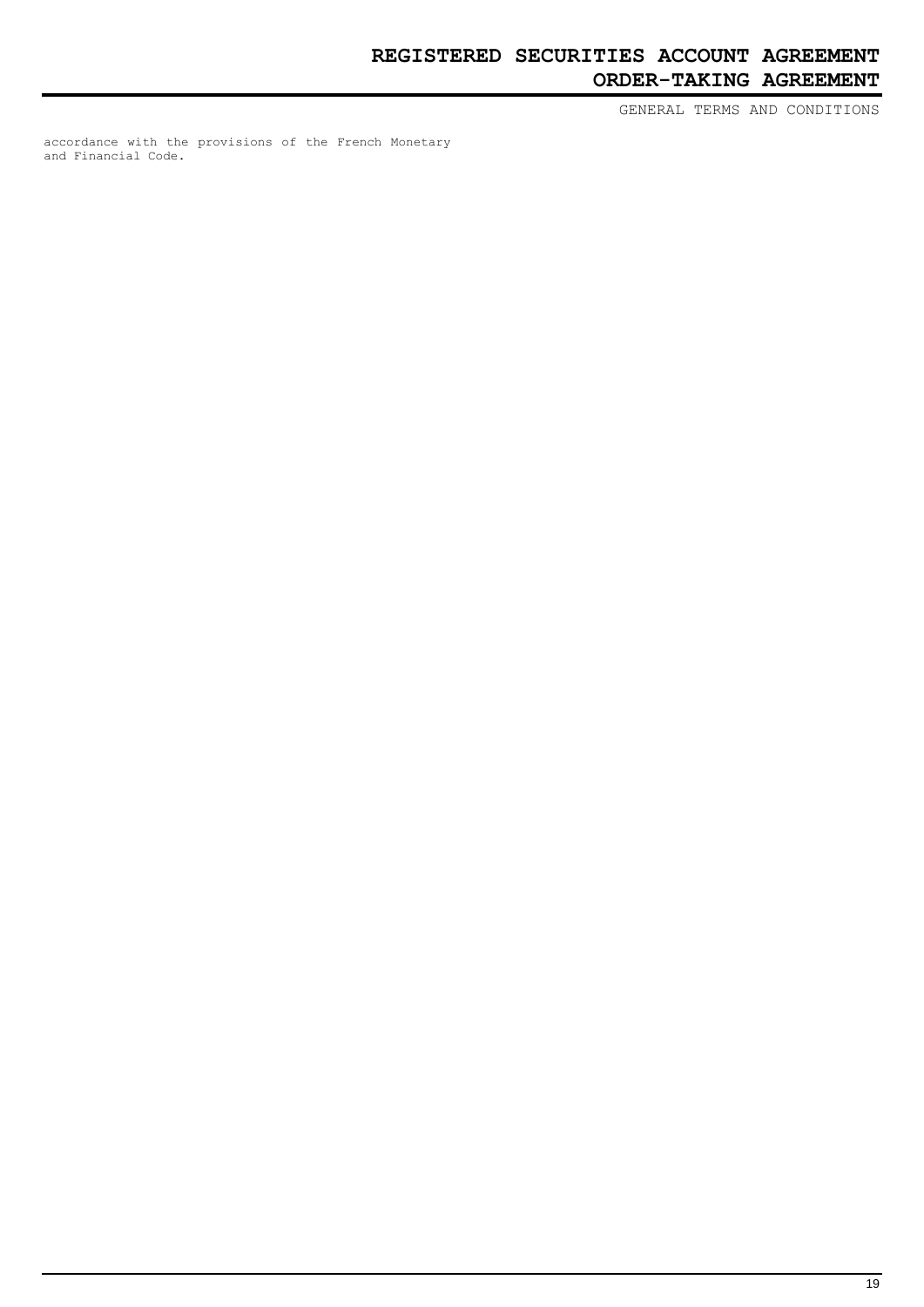GENERAL TERMS AND CONDITIONS

## APPENDIX 1 - ORDER EXECUTION AND TRADER SELECTION POLICY

This document summarises and specifies the provisions of Societe Generale's global best execution policy applicable to clients of the Societe Generale Group's distribution networks and holders of securities registered in "pure registered" form. The global best execution policy, which concerns all clients (professional and retail) of the various Societe Generale Group entities concerned (head office, branches) and holders of securities registered in "pure registered" form, is available and updated periodically in the stock market space, "Help" page, General Terms and Conditions section of the Societe Generale website: https://particuliers.societegenerale.fr/.

Societe Generale has drawn up this order execution and trader selection policy in order to provide clients and account holders with the best possible result when executing their orders. Societe Generale acts with all the necessary competence, care and diligence in the execution of orders and in the selection and appointment of the traders to whom it is likely to entrust their execution.

Societe Generale takes all appropriate measures to obtain, in most cases and on the basis of the criteria defined below, the best possible result when processing and executing orders, for which it itself ensures the execution. For orders sent for execution to other traders, Societe Generale selects only traders who commit themselves to the same terms and have order execution mechanisms that enable the best possible result to be obtained for clients and account holders.

#### **Securities in euro listed for trading on the Euronext Paris, Amsterdam and Brussels markets**

### *Participants and execution venues*

Upon receipt of an order from an Account Holder concerning a Security listed for trading on the Euronext Paris, Amsterdam and Brussels markets (the "markets"), listed in euro, the order is immediately recorded by Societe Generale, and then:

- **1.** executed by Societe Generale in the execution venues mentioned below, Societe Generale acting as trader; or
- **2.** sent to another trader for execution on these same execution platforms, with Societe Generale acting as receiver-transmitter of orders  $(NRTO'')$

For financial securities listed in euro, regardless of their category, the main markets in which the aforementioned traders operate are:

- the regulated markets of Euronext Paris, Amsterdam and Brussels,
- the Euronext Growth Paris, Amsterdam and Brussels markets (formerly Alternext), and
- the Euronext Access Paris and Brussels markets (formerly the Free Market).

Traders are also likely to trade on other execution platforms, including other regulated markets or multilateral trading facilities.

#### *Involvement of Societe Generale as a trader*

Societe Generale takes all appropriate measures to obtain the best possible result, taking into account the following factors:

- mainly, the Total Price (as defined below),
- secondarily, the speed and probability of execution of the order.

The total price means the price of the financial instrument, plus the various costs relating to execution of the order, including costs applicable at the place of execution, clearing and settlement expenses and all other costs which may be paid to third parties involved in the execution of the order (the "Total Price").

Societe Generale's global best execution policy, available in the stock market space, on the "Help" page, under the Traders and Order Execution section of Societe Generale's website: [https://particuliers.societegenerale.fr/index.html,](https://particuliers.societegenerale.fr/index.html,%20states:) 

[states:](https://particuliers.societegenerale.fr/index.html,%20states:)

- the list of criteria used by Societe Generale to select an execution platform and the relative importance of each factor; and
	- the manner in which execution factors such as prices, costs, speed and probability of execution, as well as any other relevant factors, are taken into account in the definition of all appropriate measures in order to obtain the best possible result for the Account Holder.

The most recent data on the quality of execution published, in particular the ranking of the top five execution venues of the previous year, are available in the Branch or in the stock market space, on the "Help" page, in the Traders and Order Execution section of Societe Generale's website: [https://particuliers.societegenerale.fr/index.html.](https://particuliers.societegenerale.fr/index.html)

#### *Societe Generale's role as a receiver-transmitter of orders*

The list of traders to whom Societe Generale may entrust the execution of Account Holders' orders is as follows:

| Country                       | Trader         | Market / Special<br>feature               |
|-------------------------------|----------------|-------------------------------------------|
| France                        | Gilbert Dupont | Euronext Markets:<br>Euronext             |
| Belgium<br>The<br>Netherlands | oddo           | - Euronext Growth<br>- Euronext<br>Access |

Societe Generale has selected these traders to whom the Account Holders' orders are likely to be sent because they take all appropriate measures to obtain the best possible result, given the following factors:

- mainly, the Total Price,

- secondarily, the speed and probability of execution of the order.

Societe Generale publishes information on the selected traders, in particular the ranking of the top five traders in terms of trading volume of the previous year, in the stock market space, on the "Help" page, in the Traders and order execution section of the Societe Generale website: [https://particuliers.societegenerale.fr/index.html.](https://particuliers.societegenerale.fr/index.html)

This information is also available on request at the Branch.

#### **Securities admitted exclusively for trading on markets other than Euronext Paris, Amsterdam and Brussels and/or listed in currencies other than the euro**

Upon receipt of an order from the Account Holder concerning a security admitted exclusively for trading on other markets and/or listed in a currency other than the euro, the order is immediately recorded by Societe Generale and sent as soon as possible to a trader; the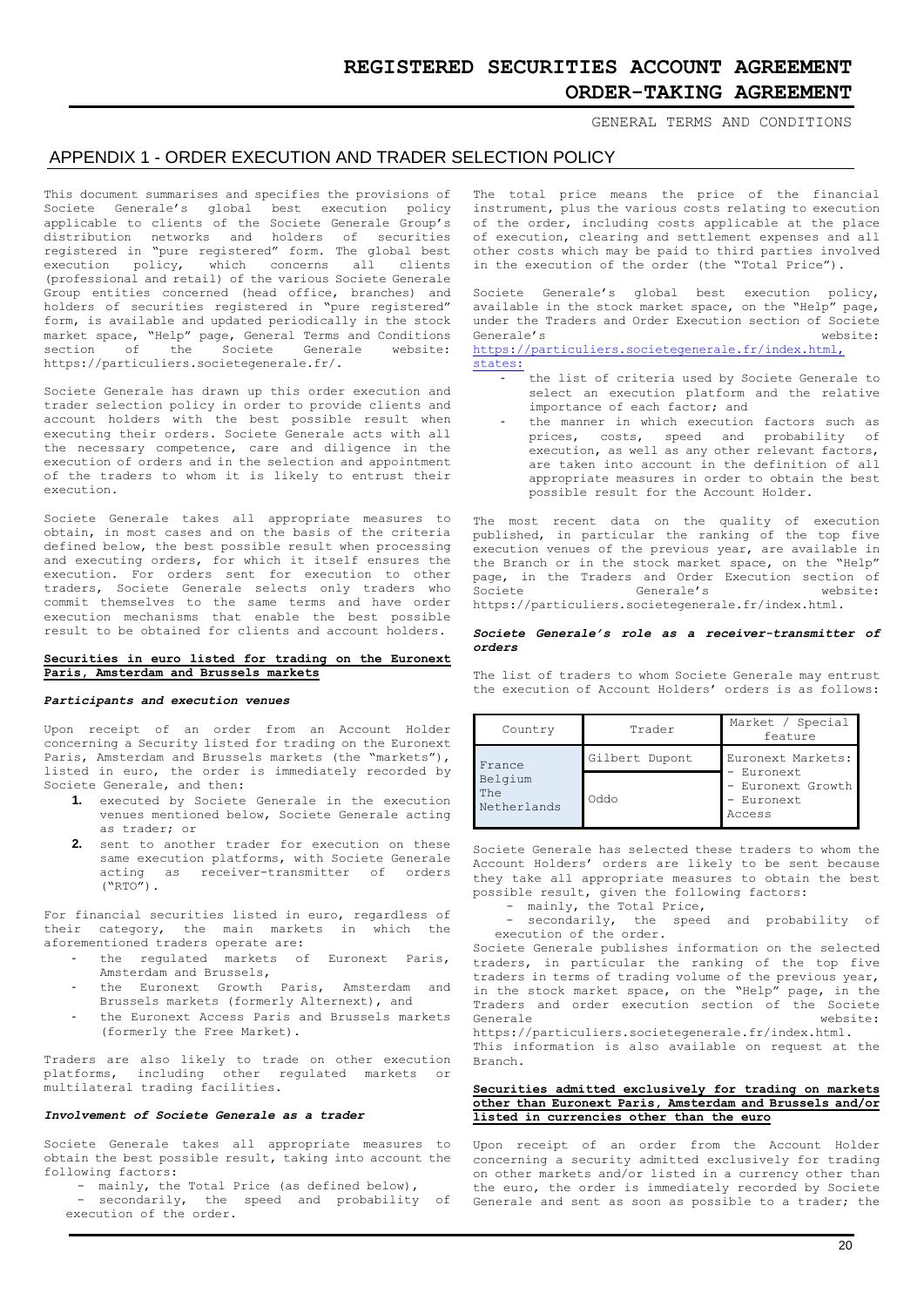GENERAL TERMS AND CONDITIONS

list of traders by country and category of financial instrument is shown below.

| Country                  | Trader                       | Market /<br>Special<br>feature                        |  |  |  |
|--------------------------|------------------------------|-------------------------------------------------------|--|--|--|
| Equities, ETFs, Warrants |                              |                                                       |  |  |  |
|                          | KBC                          |                                                       |  |  |  |
| South Africa             | Deutsche Bank                |                                                       |  |  |  |
|                          | Deutsche Bank                | XETRA                                                 |  |  |  |
| Germany                  |                              | Other markets                                         |  |  |  |
|                          | KBC                          | XETRA                                                 |  |  |  |
|                          | KBC                          | Other markets                                         |  |  |  |
| Australia                | Deutsche Bank                |                                                       |  |  |  |
|                          | Deutsche Bank                |                                                       |  |  |  |
| Austria                  | KBC                          |                                                       |  |  |  |
|                          | KBC                          | Euronext                                              |  |  |  |
| Belgium                  | Deutsche Bank                | Brussels with<br>foreign<br>exchange<br>listing       |  |  |  |
| Brazil                   | Santander Central<br>Hispano |                                                       |  |  |  |
| Canada                   | Deutsche Bank                |                                                       |  |  |  |
|                          | KBC                          |                                                       |  |  |  |
| Chile                    | Santander Central            |                                                       |  |  |  |
|                          | Hispano                      |                                                       |  |  |  |
| Ivory Coast              | SGBCI                        | Only for sale                                         |  |  |  |
| Denmark                  | Deutsche Bank<br><b>KBC</b>  |                                                       |  |  |  |
|                          | Deutsche Bank                |                                                       |  |  |  |
| Spain                    | <b>KBC</b>                   |                                                       |  |  |  |
|                          | Deutsche Bank                |                                                       |  |  |  |
| Finland                  | KBC                          |                                                       |  |  |  |
| France                   | Gilbert Dupont               | Euronext Paris<br>with foreign<br>currency<br>listing |  |  |  |
| Greece                   | Deutsche Bank<br>KBC         |                                                       |  |  |  |
| Hong Kong                | Deutsche Bank                |                                                       |  |  |  |
|                          | KBC                          |                                                       |  |  |  |
| Hungary                  | <b>KBC</b>                   |                                                       |  |  |  |
|                          | Deutsche Bank                |                                                       |  |  |  |
| Ireland                  | KBC<br>Deutsche Bank         |                                                       |  |  |  |
|                          | Deutsche Bank                |                                                       |  |  |  |
| Italy                    | KBC                          |                                                       |  |  |  |
|                          | Deutsche Bank                |                                                       |  |  |  |
| Japan                    | KBC                          |                                                       |  |  |  |
|                          | SGBT                         |                                                       |  |  |  |
| Luxembourg               | KBC                          |                                                       |  |  |  |
| Morocco                  | Societe Generale             |                                                       |  |  |  |
|                          | Marocaine de Banques         |                                                       |  |  |  |
| Mexico                   | KBC                          |                                                       |  |  |  |
| Mauritius                | MCB<br>Deutsche Bank         |                                                       |  |  |  |
| Norway                   | <b>KBC</b>                   |                                                       |  |  |  |
|                          | $\ensuremath{\mathsf{KBC}}$  | Euronext                                              |  |  |  |
| The                      |                              | Amsterdam with<br>foreign                             |  |  |  |
| Netherlands              | Deutsche Bank                | exchange<br>listing                                   |  |  |  |
| Peru                     | Santander Central<br>Hispano |                                                       |  |  |  |
| Poland                   | Deutsche Bank                |                                                       |  |  |  |
|                          | KBC                          |                                                       |  |  |  |
| Portugal                 | Deutsche Bank<br>KBC         |                                                       |  |  |  |
| Czech                    | Deutsche Bank                |                                                       |  |  |  |
| Republic                 | KBC                          |                                                       |  |  |  |
| United                   | KBC                          |                                                       |  |  |  |
| Kingdom                  | Deutsche Bank                |                                                       |  |  |  |
| Singapore                | Deutsche Bank                |                                                       |  |  |  |

| Country                                   | Trader          | Market /<br>Special<br>feature |  |  |  |
|-------------------------------------------|-----------------|--------------------------------|--|--|--|
|                                           | <b>KBC</b>      |                                |  |  |  |
| Slovenia                                  | <b>KBC</b>      |                                |  |  |  |
| Sweden                                    | Deutsche Bank   |                                |  |  |  |
|                                           | <b>KBC</b>      |                                |  |  |  |
| Switzerland                               | Deutsche Bank   |                                |  |  |  |
|                                           | <b>KBC</b>      |                                |  |  |  |
| Tunisia                                   | UTB             |                                |  |  |  |
| <b>USA</b>                                | Deutsche Bank   |                                |  |  |  |
|                                           | <b>KBC</b>      |                                |  |  |  |
| Rights                                    |                 |                                |  |  |  |
| All countries<br>covered by<br>the broker | Deutsche Bank   |                                |  |  |  |
| <b>Bonds</b>                              |                 |                                |  |  |  |
|                                           | <b>KBC</b>      |                                |  |  |  |
| All countries                             | Gilbert Dupont  |                                |  |  |  |
| covered by<br>the broker                  | Charles Stanley |                                |  |  |  |
|                                           | SGBT            |                                |  |  |  |
| US Mutual Fund                            |                 |                                |  |  |  |
| All countries<br>covered by<br>the broker | <b>BBH</b>      |                                |  |  |  |

Societe Generale has selected these traders as they take all appropriate measures to obtain the best possible result, taking into account all the following criteria: - the Total Price,

- 
- security,
- the speed and probability of execution of the order.

The Total Price is not always decisive, as security must take priority on certain markets in order to ensure proper execution and settlement of the transaction.

By signing the Securities Account Agreement - Order-Taking Agreement, the Account Holder declares to be informed and expressly accepts that, as part of their search for the best possible result, the selected traders may need to execute the Account Holder's orders outside of a regulated market or multilateral trading facility, in execution venues that may present additional risks such as counterparty risk or the absence of order books.

Societe Generale publishes information on the selected traders, in particular the ranking of the top five traders in terms of trading volume of the previous year, in the stock market space, on the "Help" page, in the Traders and order execution section of the Societe Generale website: [https://particuliers.societegenerale.fr/index.html.](https://particuliers.societegenerale.fr/index.html) This data is also available on request at the Branch.

The Account Holder is informed and expressly accepts that the selected traders may not, where applicable, make public the Account Holder's limit price orders not immediately executed in the order book pertaining to shares admitted for trading on a regulated market.

#### **Implementation and modification of the order execution and trader selection policy**

Whenever so requested, Societe Generale will provide the necessary elements certifying that it properly transmitted the Account Holder's order in compliance with its execution and selection policy.

Societe Generale reviews its order execution and trader selection policy on an annual basis.

It further undertakes to review this policy more frequently in the event of a substantial modification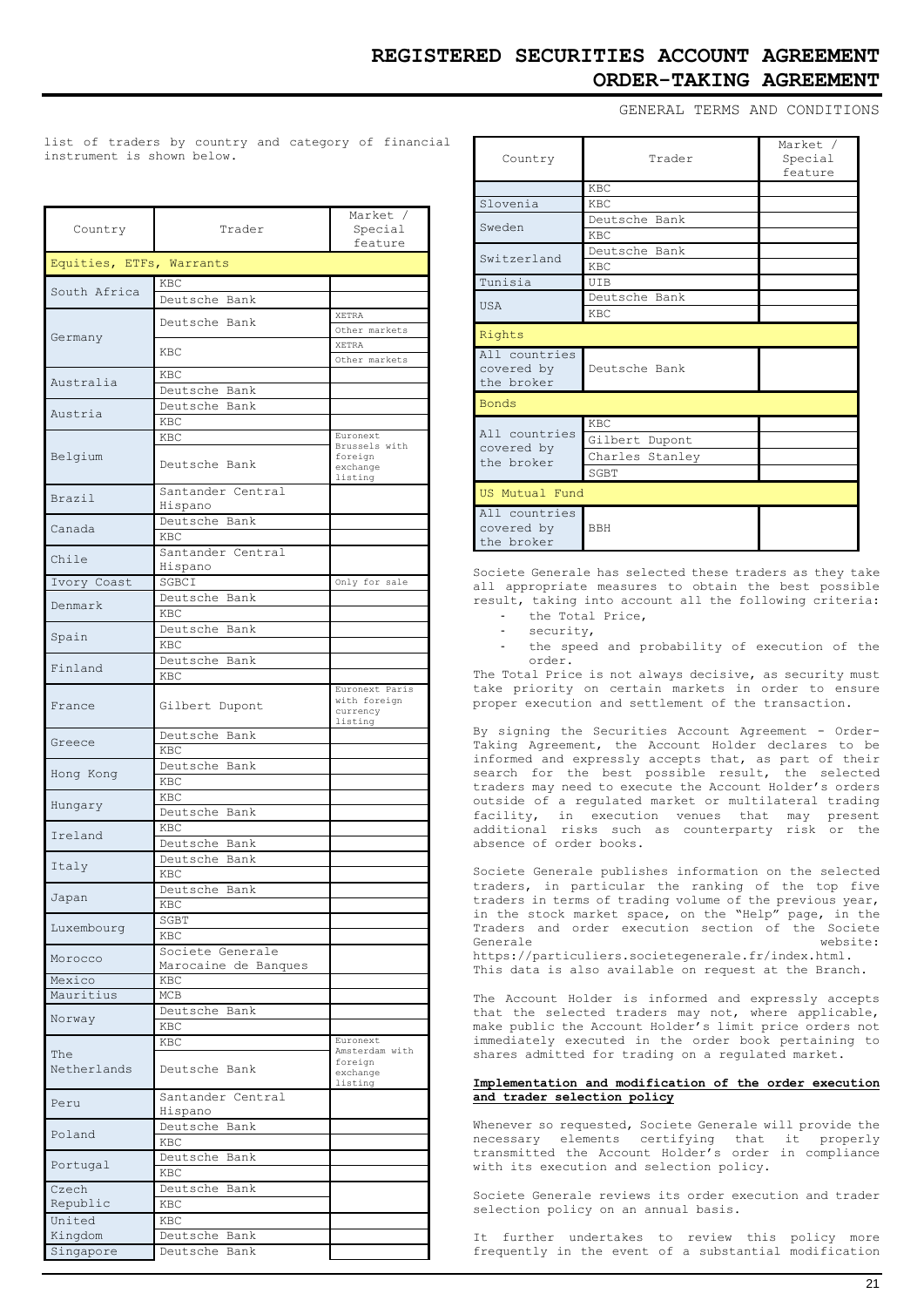## GENERAL TERMS AND CONDITIONS

likely to affect its ability to continue to regularly obtain the best possible result in the execution of the orders of its clients and holders of securities registered in "pure registered" form (for example, creation of a new market which very rapidly captures a large proportion of liquidity on securities traded on behalf of clients, or, conversely, a sharp fall in liquidity on a market trading the same financial instruments).

The Account Holder shall be informed of any substantial changes to the order execution and trader selection policy by any means.

In the event of changes to the order execution and trader selection policy, the version made available to the Account Holder on the SHARINBOX website or upon request shall prevail.

#### **Processing of specific instructions**

Account Holders are hereby informed that if their order contains a specific instruction, such as execution of the order on a specific market, Societe Generale cannot apply the policy described above in order to obtain the best possible result.

As a result, Societe Generale or the trader selected thereby will respect the best execution principles by executing the order or a precise aspect of the order according to the specific instructions given by the Account Holder concerning the order or the precise aspect of the order.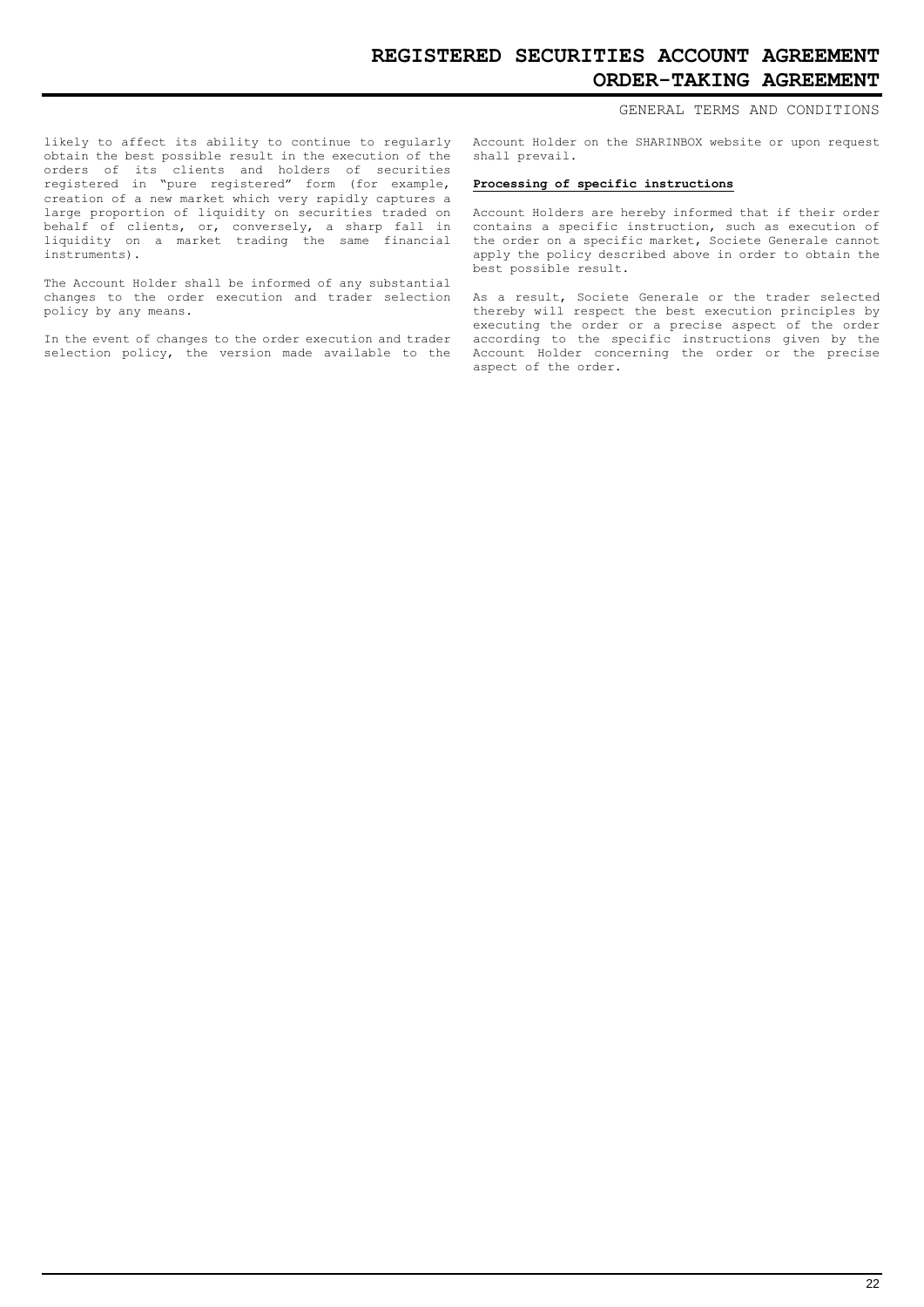GENERAL TERMS AND CONDITIONS

## APPENDIX 2: LIST OF DOCUMENTS AND SUPPORTING DOCUMENTS ADMISSIBLE WHEN THE ACCOUNT IS OPENED AND FOR ANY CHANGE DURING THE BUSINESS RELATIONSHIP

## **1. NATURAL PERSONS**

| <b>ADMISSIBLE SUPPORTING DOCUMENTS</b>                                                                                                                                                                                                                                                                                                                                                                                                                                                                                                                                                                                                                                                                                                                                                                                                                                                                                                                                 |
|------------------------------------------------------------------------------------------------------------------------------------------------------------------------------------------------------------------------------------------------------------------------------------------------------------------------------------------------------------------------------------------------------------------------------------------------------------------------------------------------------------------------------------------------------------------------------------------------------------------------------------------------------------------------------------------------------------------------------------------------------------------------------------------------------------------------------------------------------------------------------------------------------------------------------------------------------------------------|
| A copy of a valid official identity document, from one of the following documents:<br>• national identity card (front/back copy).<br>• stay permit.<br>• residence permit.<br>passport (copy of the first four pages).<br>• driving licence.                                                                                                                                                                                                                                                                                                                                                                                                                                                                                                                                                                                                                                                                                                                           |
| Copy of additional identity document:<br>Either an identity document from the list above, which is not identical to the first document<br>provided.                                                                                                                                                                                                                                                                                                                                                                                                                                                                                                                                                                                                                                                                                                                                                                                                                    |
| Either one of the following documents:<br>latest tax assessment notice issued by the French tax authorities as soon as the financial<br>institution ensures its authenticity and thus obtains, in addition to the Account Holder's first<br>and last names, their date of birth.<br>Carte Vitale (health insurance card) <sup>1</sup> .<br>payslip <sup>1</sup> .<br>family record book.<br>٠<br>extract from the civil register of the country of origin (birth certificate).<br>any other document issued by the consular authorities of the Account Holder's country of<br>origin.                                                                                                                                                                                                                                                                                                                                                                                  |
| During the business relationship, in the event of a change in surname, first name(s), or gender:<br>a copy of a valid identity document containing updates (refer to the list of official identity<br>documents accepted in the box above).                                                                                                                                                                                                                                                                                                                                                                                                                                                                                                                                                                                                                                                                                                                            |
| Or, as applicable, a copy of one of the documents listed below:<br>marriage certificate.<br>family record book (with mention of marriage).<br>٠<br>divorce judgement.<br>٠<br>judgement of the Court of First Instance concerning simple adoption and replacement of<br>$\bullet$<br>the adopted person's name.<br>amended birth certificate.<br>decree concerning the change of name published in the Official Journal.                                                                                                                                                                                                                                                                                                                                                                                                                                                                                                                                               |
| Copy of one of the documents below mentioning the Account Holder's exact home address and<br>bearing the Account Holder's surname:<br>electricity, water or gas bill.<br>$\bullet$<br>landline telephone bill, or internet with landline telephone bill, or mobile phone bill.<br>٠<br>rent receipt.<br>ownership deeds.<br>copy of the most recent tax assessment or tax exemption notice.<br>property tax notice.<br>land tax notice.<br>certificate of tax residence (for Italian or German Account Holders)<br>housing insurance certificate: comprehensive home for main residence, rental liability<br>insurance certificate.<br>statement of social security benefits.<br>$\bullet$<br>address on the identity document (if it was issued less than one year ago).<br>confirmation from the town hall.<br>embassy certificate.<br>confirmation from the employer in the event of expatriation.<br>The supporting document must be dated less than one year ago. |
|                                                                                                                                                                                                                                                                                                                                                                                                                                                                                                                                                                                                                                                                                                                                                                                                                                                                                                                                                                        |

 $1$  Subject to concealing the components of the social security number that are not required to verify identity (conceal the last six digits and the key) when taking a copy of the document, in accordance with personal data protection regulations.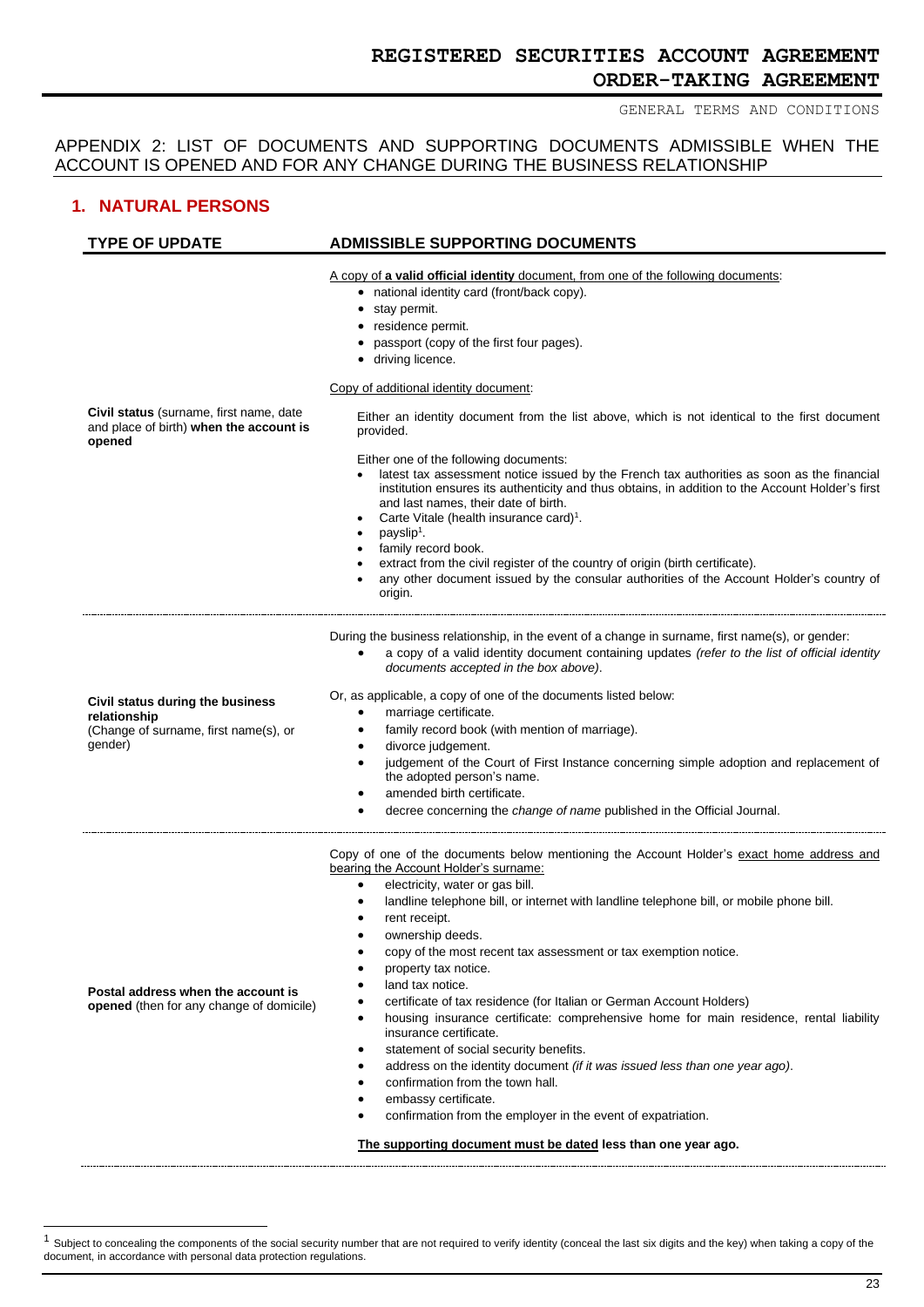| <b>Address for tax purposes</b><br>(if different from home address)        | confirmation of residence for tax purposes certified by your supervisory tax authorities in your<br>٠<br>new country,<br>copy of your income tax notice dated less than 6 months ago,<br>confirmation from the Non-Resident Tax Centre (DGFiP, in France),<br>confirmation from an authority other than a tax authority: a confirmation from the Consulate<br>in the country, Embassy, employer, or even a confirmation of inclusion in the register of<br>French living abroad (or equivalent for other countries),<br>sworn statement.                                                                                                              |
|----------------------------------------------------------------------------|-------------------------------------------------------------------------------------------------------------------------------------------------------------------------------------------------------------------------------------------------------------------------------------------------------------------------------------------------------------------------------------------------------------------------------------------------------------------------------------------------------------------------------------------------------------------------------------------------------------------------------------------------------|
| Account details when the account is<br>opened (then for any change of bank | Proof of your bank details, with your first and last name, provided by your bank, such as a bank<br>account identification document (RIB). In order to be admissible, it must include the following data:<br>• The bank's international identifier: BIC (Bank Identifier Code) or SWIFT (Society for<br>Worldwide Interbank Financial Telecommunication) code or the bank's name and address (if<br>the bank does not have a BIC/SWIFT code).<br>IBAN (International Bank Account Number) of the bank account if it is located in a country of<br>the IBAN zone <sup>2</sup> or bank account number for other countries.<br>• The account's currency. |
| account details)                                                           | Specific characteristics:<br>• For accounts opened in the United States, the bank account number must be made up of<br>the "ABA" code – or the routing code of your bank (9 characters) + account number.<br>• For accounts opened in Australia, the bank account number must be made up of the BSB<br>code (6 characters) + account number (6 to 9 characters).<br>For accounts opened in Canada, the bank account number must be made up of the bank<br>code (3 characters) + your bank branch code (5 characters) + your account number.                                                                                                           |
| <b>Signature</b>                                                           | The registration form for the registered securities account agreement will be signed by the<br>Account Holder(s) or their legal representative                                                                                                                                                                                                                                                                                                                                                                                                                                                                                                        |

In order to meet its regulatory obligations, SGSS reserves the right to ask Account Holders for additional supporting documents or certification of the documents provided.

<sup>&</sup>lt;sup>2</sup> Andorra, Austria, Azores, Balearic Islands, Belgium, Bosnia and Herzegovina, Bouvet Island, Bulgaria, Canary Islands, Croatia, Cyprus, Czech Republic, Denmark, Estonia, Faroe Islands, Finland, France, French Guyana, French Polynesia, French Southern and Antarctic Lands, Germany, Gibraltar, Greece, Greenland, Guadeloupe, Guernsey, Hungary, Iceland, Ireland, Isle of Man, Italy, Jersey, Latvia, Liechtenstein, Lithuania, Luxembourg, Macedonia, Madeira, Malta, Martinique, Mauritius, Mayotte, Monaco, Montenegro, Netherlands, New Caledonia, Norway, Poland, Portugal, Réunion, Romania, Saint Pierre and Miquelon, San Marino, Sardinia, Serbia, Sicily, Slovakia, Slovenia, Spain, Svalbard and Jan Mayen Islands, Sweden, Switzerland, Tunisia, Turkey, United Kingdom, Vatican City, and Wallis and Futuna.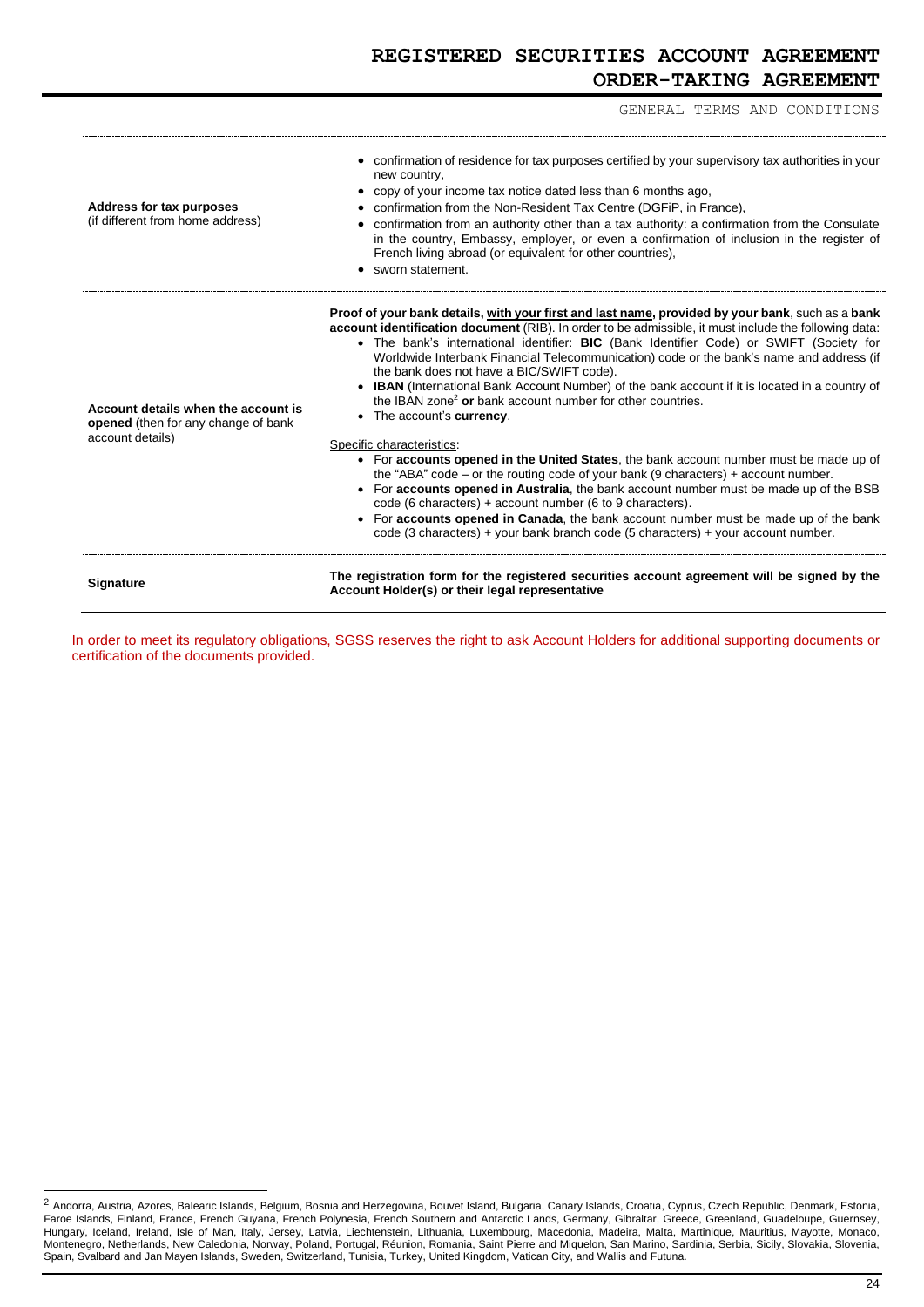## **2. INDIVIDUAL ENTREPRENEUR**

| <b>TYPE OF UPDATE</b>                                                                                                                | <b>ADMISSIBLE SUPPORTING DOCUMENTS</b>                                                                                                                                                                                                                                                                                                                                                                                                                                                                                                                                                                                                                                                                                                                                                                                                                                                                                                                                                                                                                                                                                  |  |  |
|--------------------------------------------------------------------------------------------------------------------------------------|-------------------------------------------------------------------------------------------------------------------------------------------------------------------------------------------------------------------------------------------------------------------------------------------------------------------------------------------------------------------------------------------------------------------------------------------------------------------------------------------------------------------------------------------------------------------------------------------------------------------------------------------------------------------------------------------------------------------------------------------------------------------------------------------------------------------------------------------------------------------------------------------------------------------------------------------------------------------------------------------------------------------------------------------------------------------------------------------------------------------------|--|--|
| Civil status (surname, first name, date<br>and place of birth) when the account is<br>opened                                         | A copy of a valid official identity document, from one of the following documents:<br>national identity card (front/back copy).<br>stay permit.<br>$\bullet$<br>residence permit.<br>$\bullet$<br>passport (copy of the first four pages).<br>driving licence.<br>$\bullet$<br>A copy of an official proof of identity of the individual company:<br>extract from the official register (such as the K-bis) or extract from the Official Journal.                                                                                                                                                                                                                                                                                                                                                                                                                                                                                                                                                                                                                                                                       |  |  |
| Civil status during the business                                                                                                     | During the business relationship, in the event of a change in surname, first name(s), or gender:<br>a copy of a valid identity document containing updates (refer to the list of official identity<br>documents accepted when opening an account).<br>Or, as applicable, a copy of one of the documents listed below:                                                                                                                                                                                                                                                                                                                                                                                                                                                                                                                                                                                                                                                                                                                                                                                                   |  |  |
| relationship<br>(Change of name, first name(s), or<br>qender)                                                                        | marriage certificate.<br>$\bullet$<br>family record book (with mention of marriage).<br>$\bullet$<br>divorce judgement.<br>$\bullet$<br>judgement of the Court of First Instance concerning simple adoption and replacement of<br>$\bullet$<br>the adopted person's name.<br>amended birth certificate.<br>$\bullet$<br>decree concerning the <i>change of name</i> published in the Official Journal.                                                                                                                                                                                                                                                                                                                                                                                                                                                                                                                                                                                                                                                                                                                  |  |  |
| Changes in the name of the individual<br>company, its postal address, the<br>address of its registered office or its<br>legal nature | a copy of an official proof of identity of the individual company, notifying the changes:<br>extract from the official register (such as the K-bis) or extract from the Official journal.<br>$\bullet$                                                                                                                                                                                                                                                                                                                                                                                                                                                                                                                                                                                                                                                                                                                                                                                                                                                                                                                  |  |  |
| Account details when the account is<br>opened (then for any change of bank<br>account details)                                       | Proof of your bank details, provided by your bank, such as a bank account identification<br>documents (RIB). In order to be admissible, it must include the following data:<br>• The bank's international identifier: BIC (Bank Identifier Code) or SWIFT (Society for<br>Worldwide Interbank Financial Telecommunication) code or the bank's name and address (if<br>the bank does not have a BIC/SWIFT code).<br>• IBAN (International Bank Account Number) of the bank account if it is located in a country of<br>the IBAN zone <sup>2</sup> or the bank account number for other countries.<br>• The account's currency.<br>If you are a merchant, micro-entrepreneur (whose turnover of more than €10,000 for two consecutive<br>years) or an individual entrepreneur with limited liability (EIRL), the bank details must be in the<br>name of the individual company.<br>If you are a craftsman, self-employed professional or farmer operating as a sole trader (other than a<br>previously notified scheme), the bank details may be in the name of the individual company or<br>in your first and last name. |  |  |
| <b>Signature</b>                                                                                                                     | The registration form for the registered securities account agreement will be signed by the<br>individual entrepreneur.                                                                                                                                                                                                                                                                                                                                                                                                                                                                                                                                                                                                                                                                                                                                                                                                                                                                                                                                                                                                 |  |  |

In order to meet its regulatory obligations, SGSS reserves the right to ask Account Holders for additional supporting documents or certification of the documents provided.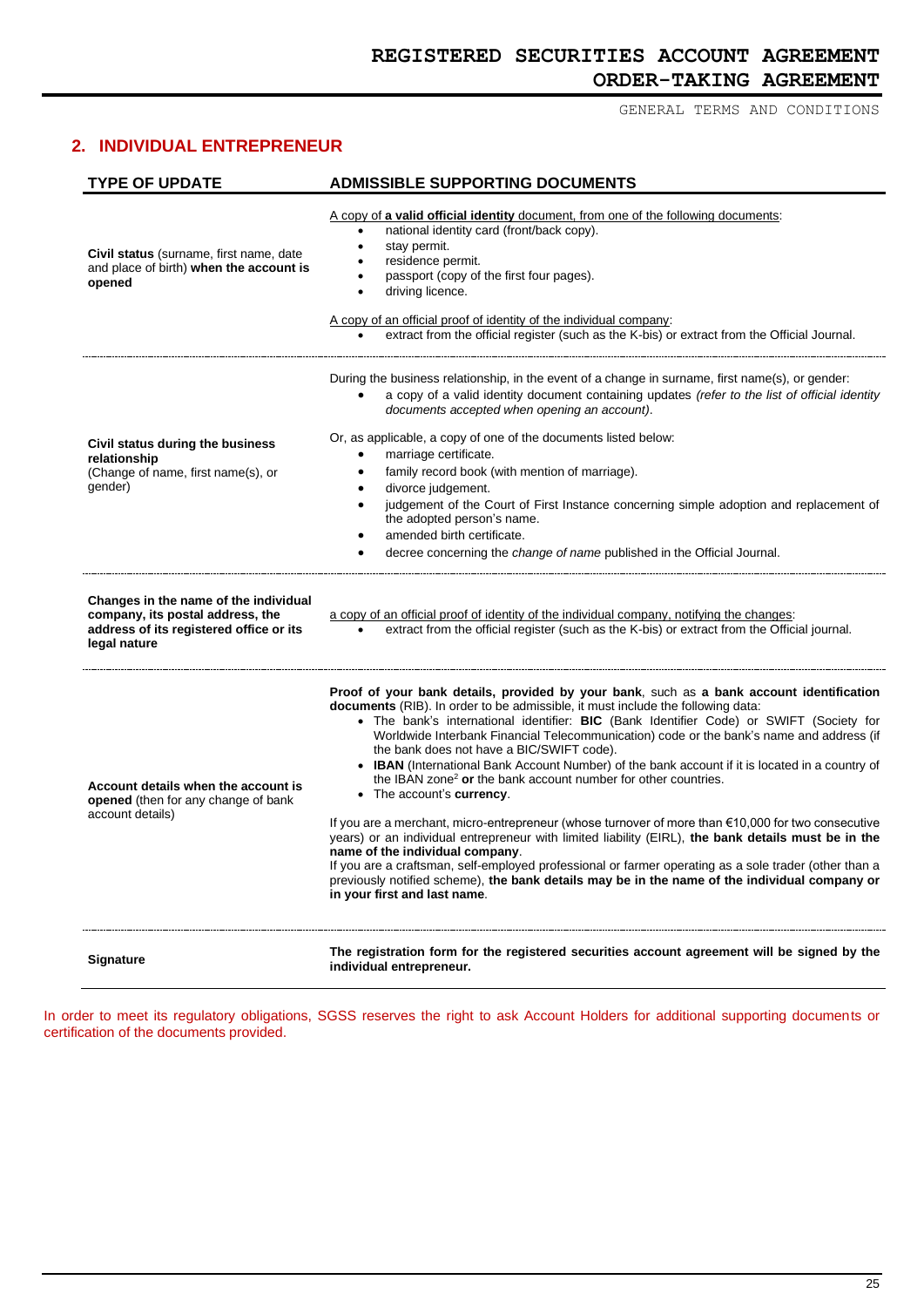## **3. LEGAL ENTITIES**

| <b>TYPE OF UPDATE</b>                                                                                                                                                               | <b>ADMISSIBLE SUPPORTING DOCUMENTS</b>                                                                                                                                                                                                                                                                                                                                                                                                                                                                                                                                                                                                                              |
|-------------------------------------------------------------------------------------------------------------------------------------------------------------------------------------|---------------------------------------------------------------------------------------------------------------------------------------------------------------------------------------------------------------------------------------------------------------------------------------------------------------------------------------------------------------------------------------------------------------------------------------------------------------------------------------------------------------------------------------------------------------------------------------------------------------------------------------------------------------------|
|                                                                                                                                                                                     | A copy of an <b>official proof of identity</b> of the legal entity:<br>In France: extract from the official register (such as the K-bis) or extract from the Official journal.<br>Outside France: certificate of registration/extract from the official or original certified<br>$\bullet$<br>register/signed legal documents necessary for the creation of a legal entity in the geographical<br>area and/or the operating status of the account holder.                                                                                                                                                                                                           |
| <b>Commercial and Civil Companies</b><br>Opening of the account (name,<br>legal form, postal address,<br>registered office address, list of<br>directors and their representatives) | A copy of an additional supporting document:<br>Either an identity document from the list above, which is not identical to the first document provided.<br>Or a document from the following list:<br>latest version of the company's articles of association.<br>$\bullet$<br>minutes of general meetings.<br>$\bullet$<br>proceedings of the board of directors or the executive board.<br>٠<br>last register of shareholders (if company is not listed on a regulated market).<br>$\bullet$<br>last tax return.<br>$\bullet$<br>title of ownership.<br>$\bullet$<br>Collection of powers for a trading company or civil company (all of the following documents): |
|                                                                                                                                                                                     | extract from the Official register.<br>٠<br>company articles of association.<br>$\bullet$<br>delegation of powers or collection of authorised signatures.<br>identity document <sup>3</sup> of the director and persons authorised to operate the securities account.<br>$\bullet$                                                                                                                                                                                                                                                                                                                                                                                  |
| <b>Non-profit organisations</b><br>Opening of the account (name,                                                                                                                    | A copy of an <b>official proof of identity</b> of the legal entity:<br>In France for an association: extract from the Official Journal attesting to its declaration in the<br>$\bullet$<br>prefecture.<br>In France for a public utility association or foundation: copy of the decree in the Council of<br>State recognising the public interest.<br>Outside France: certificate of registration/extract from the official or original certified<br>register/signed legal documents necessary for the creation of a legal entity in the geographical<br>area and/or the operating status of the account holder.                                                    |
| legal form, postal address,<br>registered office address, list of<br>directors and their representatives)                                                                           | A copy of an additional supporting document (among the following documents):<br>the articles of association of the non-profit organisation.<br>minutes of the last shareholders' meeting.<br>$\bullet$                                                                                                                                                                                                                                                                                                                                                                                                                                                              |
|                                                                                                                                                                                     | Collection of powers for a non-profit organisation (all of the following documents):<br>the articles of association of the non-profit organisation.<br>$\bullet$<br>delegation of powers or collection of authorised signatures.<br>$\bullet$<br>identity document <sup>3</sup> of persons authorised to operate the securities account.                                                                                                                                                                                                                                                                                                                            |
|                                                                                                                                                                                     | <b>Investment funds:</b>                                                                                                                                                                                                                                                                                                                                                                                                                                                                                                                                                                                                                                            |
|                                                                                                                                                                                     | A copy of an <b>official proof of identity</b> of the legal identity:<br>In the case of a SICAV in France: extract from the official register (such as K-bis).<br>Other Investment Funds and Investment Funds outside France: registration certificate /<br>extract from the official register.                                                                                                                                                                                                                                                                                                                                                                     |
|                                                                                                                                                                                     | A copy of the fund's prospectus:<br>• latest fund prospectus.                                                                                                                                                                                                                                                                                                                                                                                                                                                                                                                                                                                                       |
| <b>Investment funds and Limited</b><br>partnerships                                                                                                                                 | A copy of an additional document:<br>proof of supervision by local authorities.                                                                                                                                                                                                                                                                                                                                                                                                                                                                                                                                                                                     |
|                                                                                                                                                                                     | <b>Limited Partnerships:</b>                                                                                                                                                                                                                                                                                                                                                                                                                                                                                                                                                                                                                                        |
| Opening of the account (name,<br>legal form, postal address,<br>registered office address, list of                                                                                  | A copy of an <b>official proof of identity</b> of the legal entity:<br>certified trade register.                                                                                                                                                                                                                                                                                                                                                                                                                                                                                                                                                                    |
| directors and their representatives)                                                                                                                                                | A copy of an additional document:<br>updated Limited Partnership Agreement, indicating the identity of the General Partner and the<br>Limited Partnerships.                                                                                                                                                                                                                                                                                                                                                                                                                                                                                                         |
|                                                                                                                                                                                     | proof of supervision of the General Partner by local financial authorities.<br>$\bullet$                                                                                                                                                                                                                                                                                                                                                                                                                                                                                                                                                                            |
|                                                                                                                                                                                     | <b>Investment funds and Limited Partnerships:</b><br>Collection of powers for an investment fund / a limited partnership (all of the following documents):<br>the latest prospectus of the investment fund / of the limited partnership or extract from the official<br>$\bullet$<br>register.<br>delegation of powers or collection of authorised signatures.                                                                                                                                                                                                                                                                                                      |
|                                                                                                                                                                                     | identity documents <sup>3</sup> of persons authorised to operate the securities account.                                                                                                                                                                                                                                                                                                                                                                                                                                                                                                                                                                            |
| <b>Trusts</b>                                                                                                                                                                       | A copy of an official proof of identity of the legal entity:                                                                                                                                                                                                                                                                                                                                                                                                                                                                                                                                                                                                        |

<sup>3</sup> As a reminder, valid official identity documents accepted for natural persons are: a national identity card (front/back copy), a stay permit, a residence permit, a passport (copy of the first 4 pages) and a driving licence.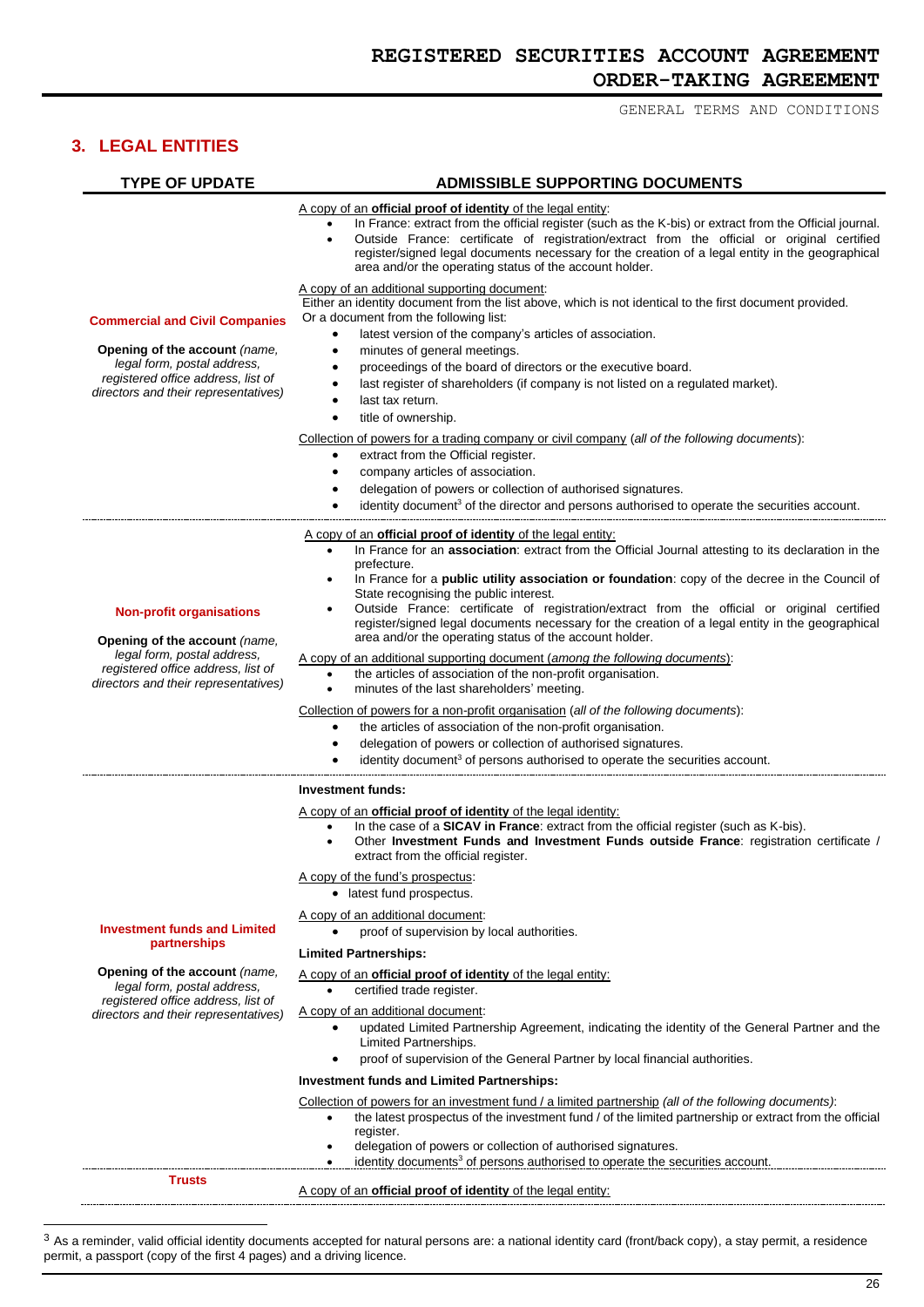## GENERAL TERMS AND CONDITIONS

| Opening of the account (name,<br>legal form, postal address,<br>registered office address, list of<br>directors and their representatives)                                      | trust agreement.<br>extract from the Official Journal of the law (for trusts established by law).<br>A copy of an additional supporting document:<br>copy of a proof of identity document <sup>5</sup> for the natural persons making up the trust.<br>copy of a proof of identity document for the legal entities making up the trust, please refer to the<br>$\bullet$<br>list of official proof of identity documents for legal entities, depending on the legal form.<br>Collection of powers for a trust (all of the following documents):<br>trust agreement.<br>delegation of powers or collection of authorised signatures.<br>identity documents <sup>3</sup> of the representative(s) and persons authorised to operate the securities<br>account.                                                                                                                                                                                                                                                                                                                                                                                                                                       |
|---------------------------------------------------------------------------------------------------------------------------------------------------------------------------------|----------------------------------------------------------------------------------------------------------------------------------------------------------------------------------------------------------------------------------------------------------------------------------------------------------------------------------------------------------------------------------------------------------------------------------------------------------------------------------------------------------------------------------------------------------------------------------------------------------------------------------------------------------------------------------------------------------------------------------------------------------------------------------------------------------------------------------------------------------------------------------------------------------------------------------------------------------------------------------------------------------------------------------------------------------------------------------------------------------------------------------------------------------------------------------------------------|
|                                                                                                                                                                                 | A copy of an <b>official proof of identity</b> of the legal entity:<br>a certificate of registration.<br>extract from the Official register (for foreigners, extract from the website of the Ministry of Foreign<br>Affairs).                                                                                                                                                                                                                                                                                                                                                                                                                                                                                                                                                                                                                                                                                                                                                                                                                                                                                                                                                                      |
| <b>Authorities and Public Bodies</b><br>Opening of the account (name,<br>legal form, postal address, country<br>of affiliation, list of directors and<br>their representatives) | A copy of an additional supporting document (among the following documents):<br>the articles of association of the legal entity.<br>proof of the existence of a constitutional law establishing the government entity.<br>proof of the charter issued by the governing body establishing the entity as a government entity<br>or owned by the State.<br>evidence of the existence of a government registry for official entities or government-approved<br>entities.<br>Collection of powers for a local authority (all of the following documents):<br>$\bullet$                                                                                                                                                                                                                                                                                                                                                                                                                                                                                                                                                                                                                                  |
|                                                                                                                                                                                 | In France: decree appointing the legal representative of the local authority.<br>Outside France: decree appointing the legal representative of the local authority (or equivalent).<br>delegation of powers or collection of authorised signatures.<br>identity documents <sup>3</sup> of the legal representative of the local authority and persons authorised to<br>$\bullet$<br>operate the securities account.                                                                                                                                                                                                                                                                                                                                                                                                                                                                                                                                                                                                                                                                                                                                                                                |
| Address for tax purposes                                                                                                                                                        | • a confirmation of residence for tax purposes certified by the Account Holder's supervisory tax<br>authorities in the new country, for example, the CERFA 5000 tax residence certificate,<br>• a confirmation from the Non-Resident Tax Centre (DGFiP, in France).<br>• a confirmation from an authority other than a tax authority: K-bis extract, extract from the trade<br>register or equivalent register in the country.<br>• A sworn statement, signed by an authorised representative of the legal entity.                                                                                                                                                                                                                                                                                                                                                                                                                                                                                                                                                                                                                                                                                 |
| Account details when the<br>account is opened (then for any<br>change of bank account details)                                                                                  | Proof of bank details, in the name of the legal entity, provided by your bank such as a bank account<br>identification document (RIB). In order to be admissible, it must include the following data:<br>• The bank's international identifier: BIC (Bank Identifier Code) or SWIFT (Society for Worldwide<br>Interbank Financial Telecommunication) code or the bank's name and address (if the bank does<br>not have a BIC/SWIFT code).<br>• IBAN (International Bank Account Number) of the bank account if it is located in a country of the<br>IBAN zone <sup>2</sup> or the bank account number for other countries.<br>• The account's currency.<br>Specific characteristics:<br>• For accounts opened in the United States, the bank account number must be made up of the<br>"ABA" code – or the bank's routing code (9 characters) + account number<br>• For accounts opened in Australia, the bank account number must be made up of the BSB code<br>$(6$ characters) + account number $(6$ to 9 characters)<br>• For accounts opened in Canada, the bank account number must be made up of the bank code<br>$(3$ characters) + the bank branch code $(5$ characters) + account number. |
| Changes in the name of the legal<br>entity, its postal address, the<br>address of its registered office or<br>its legal nature                                                  | One of the supporting documents listed below, depending on the legal entity's legal status.<br><b>Trading Companies or Civil Companies</b><br>In France: extract from the official register (such as the K-bis) or extract from the Official journal.<br>Outside France: certificate of registration/extract from the official or original certified<br>$\bullet$<br>register/signed legal documents necessary for the creation of a legal entity in the geographical<br>area and/or the operating status of the account holder.<br>the articles of association of the legal entity.                                                                                                                                                                                                                                                                                                                                                                                                                                                                                                                                                                                                               |

-----------------------

27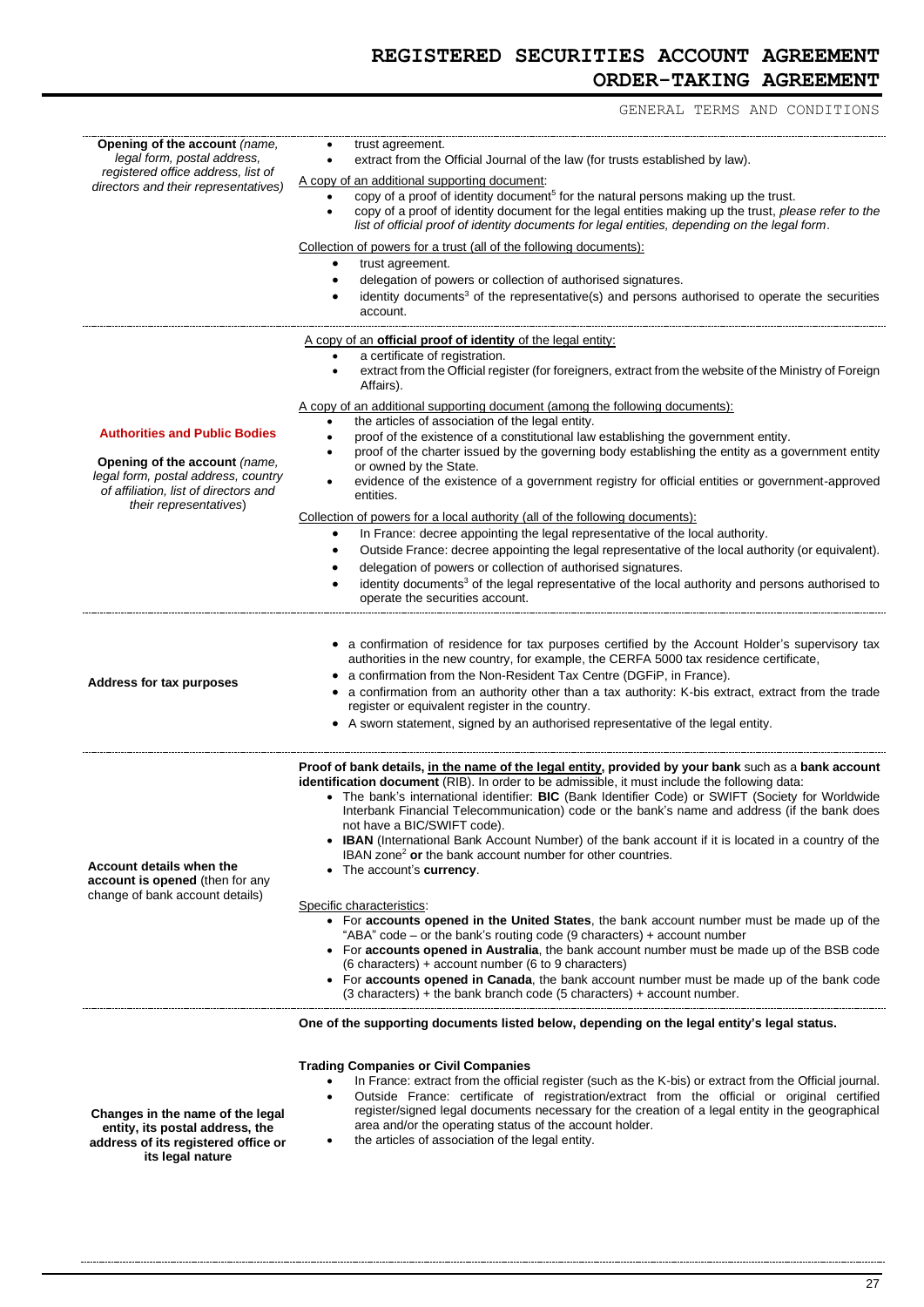|                                   | In France for an <b>association</b> : extract from the Official Journal attesting to its declaration in the<br>prefecture.                                                                                                                                                                                                  |  |  |  |  |
|-----------------------------------|-----------------------------------------------------------------------------------------------------------------------------------------------------------------------------------------------------------------------------------------------------------------------------------------------------------------------------|--|--|--|--|
|                                   | In France for a public utility association or foundation: copy of the decree in the Council of<br>$\bullet$<br>State recognising the public interest.                                                                                                                                                                       |  |  |  |  |
|                                   | Outside France: certificate of registration/extract from the official or original certified<br>$\bullet$<br>register/signed legal documents necessary for the creation of a legal entity in the geographical<br>area and/or the operating status of the account holder.<br>the articles of association of the legal entity. |  |  |  |  |
|                                   | Investment fund                                                                                                                                                                                                                                                                                                             |  |  |  |  |
|                                   | In the case of a <b>SICAV in France</b> : extract from the official register (such as K-bis).<br>$\bullet$<br>Other Investment Funds and Investment Funds outside France: registration certificate /<br>$\bullet$<br>extract from the official register.                                                                    |  |  |  |  |
|                                   | <b>Limited Partnerships</b><br>certified trade register.<br>$\bullet$                                                                                                                                                                                                                                                       |  |  |  |  |
|                                   | Trusts                                                                                                                                                                                                                                                                                                                      |  |  |  |  |
|                                   | trust agreement.<br>$\bullet$<br>extract from the Official Journal of the law (for trusts established by law).<br>$\bullet$                                                                                                                                                                                                 |  |  |  |  |
|                                   | Authorities and public bodies                                                                                                                                                                                                                                                                                               |  |  |  |  |
|                                   | a certificate of registration.<br>extract from the Official register (for foreigners, extract from the website of the Ministry of Foreign<br>$\bullet$<br>Affairs).                                                                                                                                                         |  |  |  |  |
|                                   | the articles of association of the legal entity.<br>$\bullet$                                                                                                                                                                                                                                                               |  |  |  |  |
|                                   | All documents proving the identity of the representative(s) authorised to operate the securities account, i.e.                                                                                                                                                                                                              |  |  |  |  |
|                                   | depending on the legal form of the legal entity:                                                                                                                                                                                                                                                                            |  |  |  |  |
|                                   | extract from the official register or the articles of association of the trading company or civil<br>company.                                                                                                                                                                                                               |  |  |  |  |
| Change of representative(s)       | the articles of association of the non-profit organisation.<br>٠                                                                                                                                                                                                                                                            |  |  |  |  |
| of the Legal Entity               | the latest prospectus of the investment fund / of the limited partnership or extract from the<br>$\bullet$<br>official register.                                                                                                                                                                                            |  |  |  |  |
| Or change of persons authorised   | trust agreement.<br>$\bullet$                                                                                                                                                                                                                                                                                               |  |  |  |  |
| to operate the securities account | decree appointing the legal representative of the local authority (or equivalent).                                                                                                                                                                                                                                          |  |  |  |  |
|                                   | And, for any type of legal entity, the following documents:                                                                                                                                                                                                                                                                 |  |  |  |  |
|                                   | the new delegation of powers or the new collection of authorised signatures.<br>$\bullet$                                                                                                                                                                                                                                   |  |  |  |  |
|                                   | identity document <sup>3</sup> of the legal entity's representative(s) and persons authorised to operate the<br>$\bullet$<br>securities account.                                                                                                                                                                            |  |  |  |  |
| <b>Signature</b>                  | The registration form for the registered securities account agreement will be signed by the<br>manager of the legal entity.                                                                                                                                                                                                 |  |  |  |  |

In order to meet its regulatory obligations, SGSS reserves the right to ask Account Holders for additional supporting documents or certification of the documents provided.